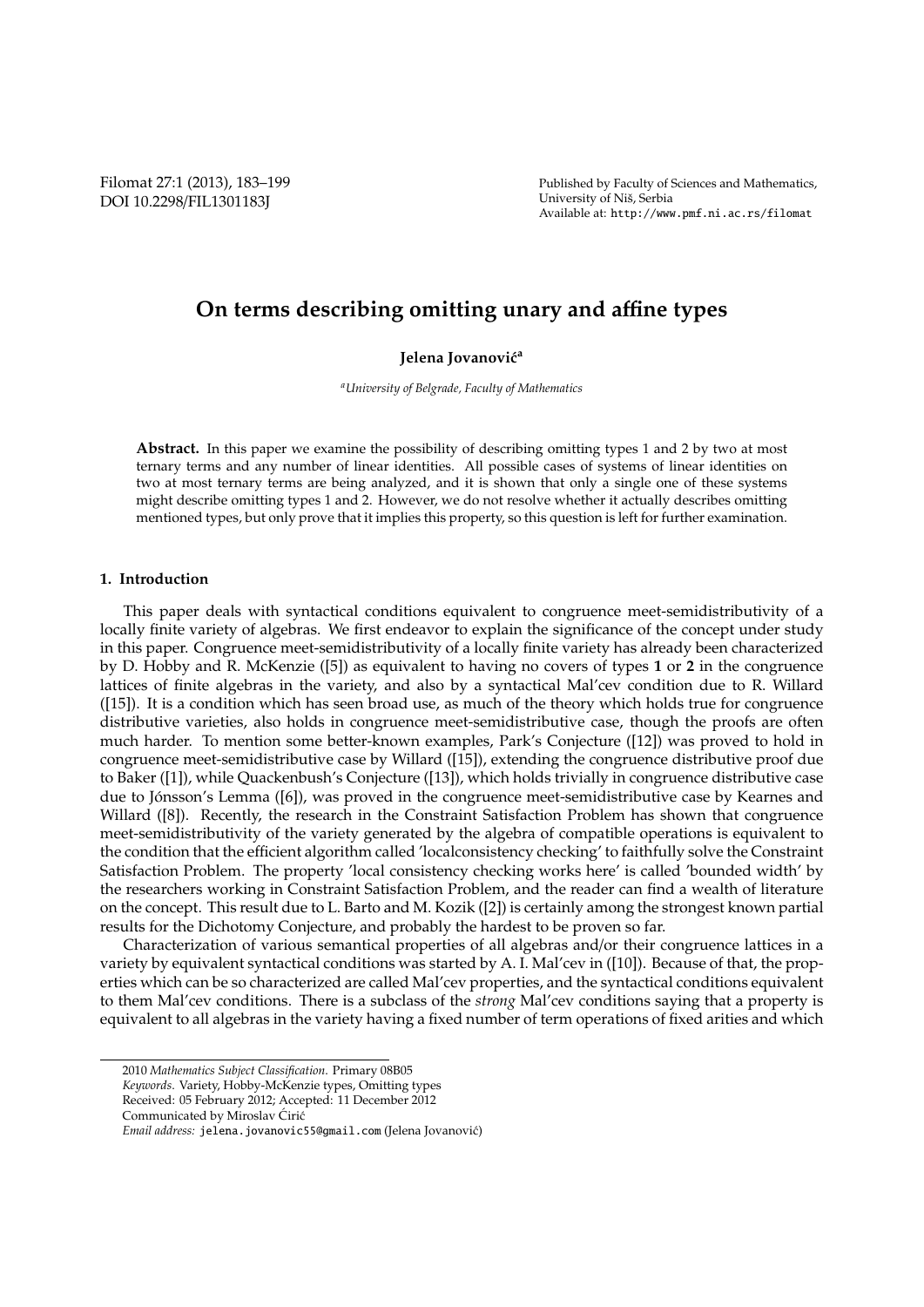satisfy a fixed package of equations (like the original Mal'cev condition for congruence permutability). On the other hand, a usual Mal'cev property is equivalent to satisfying one of (equivalently, all but finitely many of) a countably infinit sequence of strong Mal'cev conditions in which each member implies the next one (meaning that the properties are increasingly more general), like in the case of Jonsson's condition for ´ congruence distributivity ([6]). Obviously, strong Mal'cev conditions are preferable, if available, as then we can use the operations in a computer search, but there are properties which are Mal'cev properties but are proved to not be strong Mal'cev properties. The condition most commonly used for congruence meetsemidistributivity of a variety (not necessarily locally finite), until recently, was the one proved by Willard ([15]), but the research in the Constraint Satisfaction Problem has recently uncovered that the congruence meet-semidistributivity of a locally finite variety is a strong Mal'cev property. The best, i. e. syntactically strongest we know of is due to M. Kozik ([9]). In this paper we try to see if it is also the best possible. We identify three candidate conditions, all of which imply congruence meet-semidistributivity and are syntactically stronger and with fewer operations and/or of smaller arity than the condition proved in [9]. We prove that either one of the three conditions we found is indeed equivalent to congruence meet-semidistributivity, or the condition from [9] is the best possible. Which of these alternatives is true we have not managed to ascertain and leave open for future research.

# **2. Background**

In this paper an *algebra* denotes a structure  $A = (A, F^A)$ , where *F* is a signature, or language, consisting only of operation symbols of various arities, *A* is a nonempty set, and for each symbol  $f \in F$  of arity *k* the corresponding element  $f^{\mathbf{A}} \in F^{\mathbf{A}}$  is a mapping  $f^{\mathbf{A}}: A^k \to A$ . The set of *term operations* of **A** is the set of all operations obtained from *F* **<sup>A</sup>** and projection operations via finitely many compositions. All algebras of the same signature which identically satisfy a set of equations are called a variety. An algebra **A** is locally finite if for any finite subset *X* of *A*, the set of all results of term operations applied to elements of *X* is also finite. A variety is locally finite if every algebra in it is.

There is a natural connection between operations and relations on the same set. It says that a (*k*-ary) relation and an (*n*-ary) operation are compatible if for any *n* vectors from the relation, the vector obtained by pointwise application of the operation is again in the relation. The classic results of universal algebra often connect the properties of the compatible equivalence relations, which form a lattice under inclusion called the congruence lattice, and other properties of algebras. In this paper we investigate the meetsemidistributivity of the congruence lattices of all algebras in a variety, which is the lattice implication  $x \wedge z = y \wedge z \Rightarrow (x \vee y) \wedge z = x \wedge z$ . An equivalent condition of the congruence meet-semidistributivity of a locally finite variety is omitting types of covers **1** and **2** in finite algebras of the variety. This concept will be explained further in the text. For any other definitions and basic results which are not found in this introductory part, the reader is referred to [4] for basic universal algebra and [5] for tame congruence theory.

**Definition 2.1.** *Let* **A** *be a finite algebra and*  $\alpha$  *a minimal congruence of* **A** *(i.e.* 0<sub>**A**</sub> <  $\alpha$  *and if* β *is a congruence of* **A** *with*  $0_A < \beta \leq \alpha$  *then*  $\beta = \alpha$ *.*)

- *An* α*–minimal set of* **A** *is a subset U of* **A** *that satisfies following two conditions:*
	- *- U* = *p*(**A**) *for some unary polynomial p*(*x*) *of* **A** *that is not constant on at least one* α*–class*
	- *- with respect to containment, U is minimal having this property.*
- *An* α*–neighbourhood (or* α*–trace) of* **A** *is a subset N of* **A** *such that:*
	- *- N* = *U* ∩ ( $a/a$ ) for some α–minimal set U and α–class  $a/a$
	- $|N| > 1$ .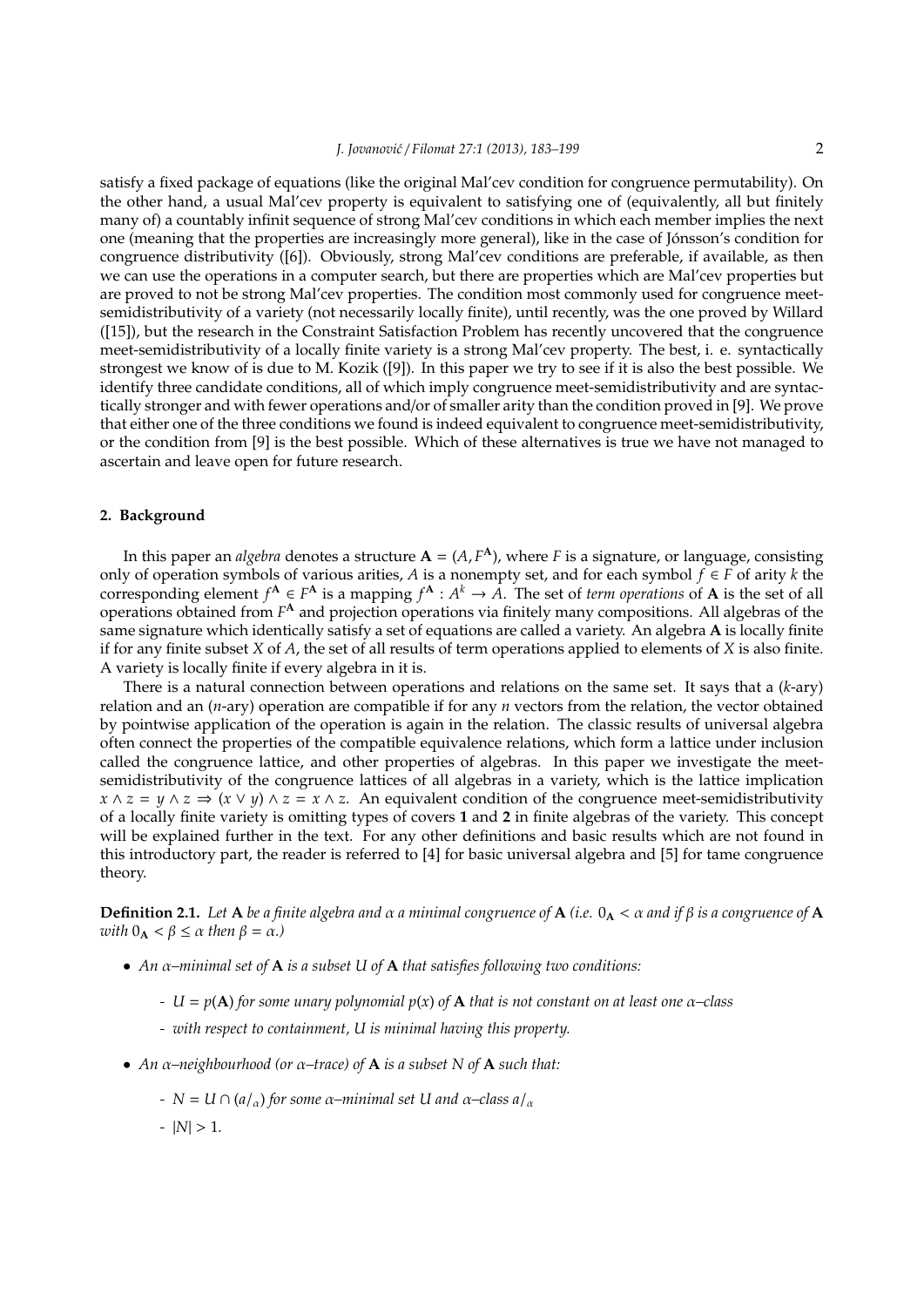We can easily see that a given α–minimal set *U* must contain at least one, and possibly more, α–neighbourhoods.The union of all α–neighbourhoods in *U* is called the body of *U*, and the remaining elements of *U* form the tail of *U*. What is important here is that algebra **A** induces uniform structures on all its α–neighbourhoods, meaning they (the structures induced) all belong to the same of five possible types. Let us now define an induced structure.

**Definition 2.2.** Let  $A$  be an algebra and  $U \subseteq A$ . The algebra induced by  $A$  on  $U$  is the algebra with universe  $U$ *whose basic operations consist of the restriction to U of all polynomials of* **A** *under which U is closed. We denote this induced algebra by* **A**|*U.*

**Theorem 2.3.** *Let* **A** *be a finite algebra and* α *a minimal congruence of* **A***.*

- *If U and V are* α*–minimal sets then* **A**|*<sup>U</sup> and* **A**|*<sup>V</sup> are isomorphic and in fact there is a polynomial p*(*x*) *that maps U bijectively onto V.*
- *If N and M are* α*–neighbourhoods then* **A**|*<sup>N</sup> and* **A**|*<sup>M</sup> are isomorphic via the restriction of some polynomial of* **A***.*
- *If N is* α*–neighbourhood then* **A**|*<sup>N</sup> is polynomially equivalent to one of:*
	- 1. *A unary algebra whose basic operations are all permutations (unary type);*
	- 2. *A one–dimensional vector space over some finite field (a*ffi*ne type);*
	- 3. *A* 2*–element boolean algebra (boolean type);*
	- 4. *A* 2*–element lattice (lattice type);*
	- 5. *A* 2*–element semilattice (semilattice type);*

*Proof.* The theorem in this form is given in [3], and the proof can be found in [5].  $\Box$ 

The previous theorem allows us to assign a type to each minimal congruence  $\alpha$  of an algebra according to the behaviour of the  $\alpha$ -neighbourhoods (for example, a minimal congruence whose  $\alpha$ -neighbourhoods are polynomially equivalent to a vector space is said to have affine type or type 2).

Taking this idea one step further, given a pair of congruences  $(\alpha, \beta)$  of **A** with  $\beta$  covering  $\alpha$  (i.e.  $\alpha < \beta$ and there are no congruences of **A** strictly between the two), one can form the quotient algebra **A**/α, and then consider the congruence  $\beta/\alpha = \{(a/\alpha, b/\alpha) : (a, b) \in \beta\}$ . Since  $\beta$  covers  $\alpha$  in the congruence lattice of **A**,  $β/α$  is a minimal congruence of **, so it can be assigned one of the five types. In this way we can assign** to each covering pair of congruences of **A** a type (unary, affine, boolean, lattice, semilattice, or 1, 2, 3, 4, 5 respectively). Therefore, going through all covering pairs of congruences of this algebra we obtain a set of types, so–called typeset of **A**, denoted by  $typ[A]$ . Also, for  $K$  a class of algebras, the typeset of  $K$  is defined to be the union of all the typesets of its finite members, denoted by  $t\psi(x)$ .

A finite algebra or a class of algebras is said to omit a certain type if that type does not appear in its typeset. For locally finite varieties omitting certain types can be characterized by Maltsev conditions, i.e. by the existence of certain terms that satisfy certain linear identities, and there are quite a few results on this so far. We shall present two of them concerning omitting types 1 and 2.

**Definition 2.4.** An n–ary term t, for  $n > 1$ , is a near–unanimity term for an algebra **A** if the identities  $t(x, x, \ldots, x, y) \approx$  $t(x, x, \ldots, y, x) \approx \cdots \approx t(x, y, \ldots, x, x) \approx t(y, x, \ldots, x, x) \approx x$  hold in **A**.

**Definition 2.5.** *An n–ary term t, for n* > 1*, is a weak near–unanimity term for an algebra* **A** *if it is idempotent and* the identities  $t(x, x, ..., x, y) \approx t(x, x, ..., y, x) \approx \cdots \approx t(x, y, ..., x, x) \approx t(y, x, ..., x, x)$  hold in **A**.

**Theorem 2.6.** *A locally finite variety* V *omits the unary and a*ffi*ne types (i.e. types 1 and 2) if and only if there is some*  $N > 0$  *such that for all*  $k > N$ *,*  $V$  *has a weak near–unanimity term of arity k.* 

*Proof.* The proof can be found in [11].  $\Box$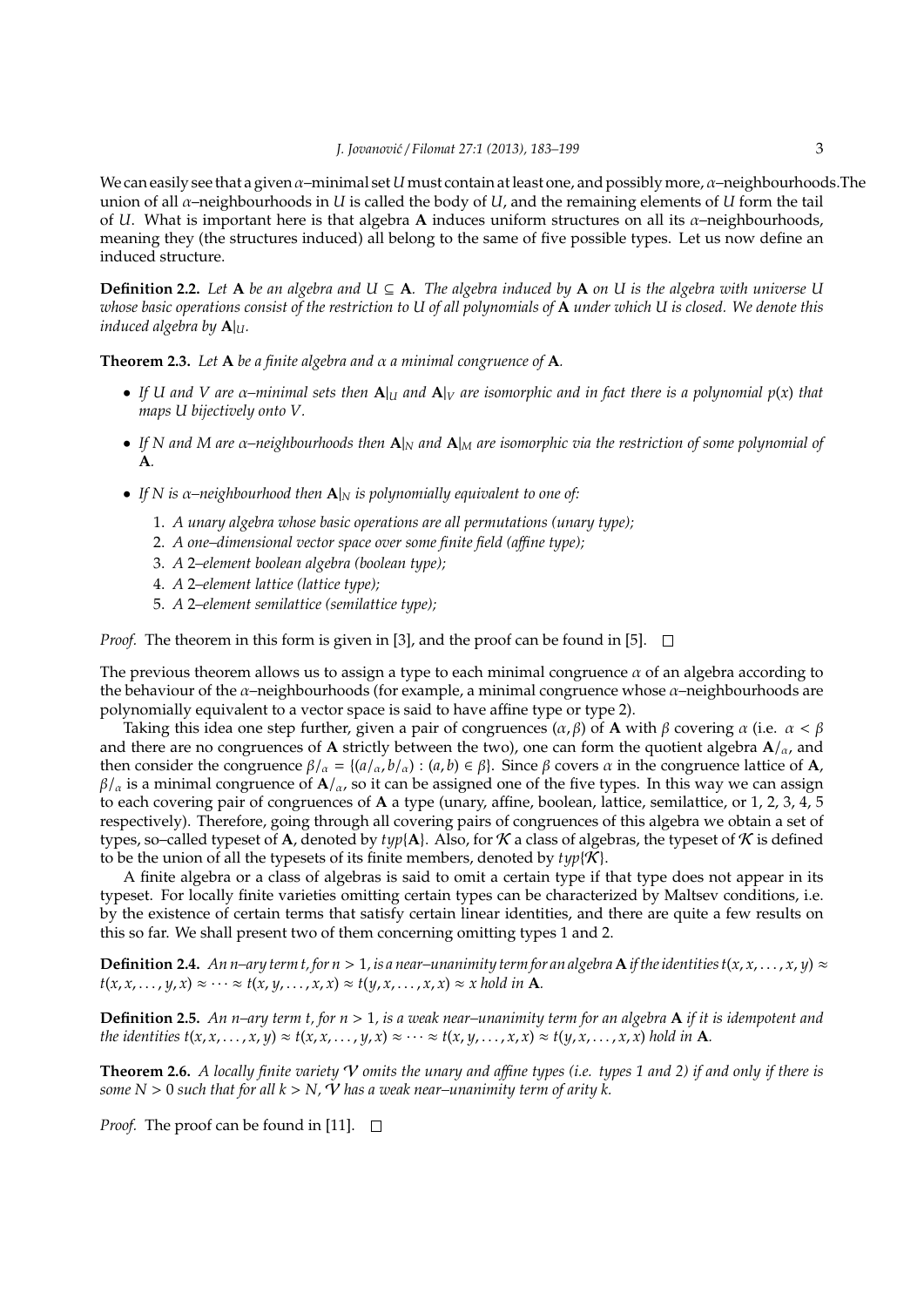**Theorem 2.7.** *A locally finite variety* V *omits the unary and a*ffi*ne types if and only if it has 3–ary and 4–ary weak near–unanimity terms, v and w respectively, that satisfy the identity*  $v(y, x, x) \approx w(y, x, x, x)$ *.* 

*Proof.* The proof can be found in [9].  $\Box$ 

Therefore, omitting types 1 and 2 for a locally finite variety can be described by linear identities on 3–ary and a 4–ary term, both idempotent. In this paper we examine whether the same can be done by two at most 3–ary idempotent terms. It is sufficient to focus our attention to idempotent terms only, for the reasons that are explained in detail in [11]. We shall use two particular algebras for our examination, both of them omitting types 1 and 2.

# **3. Examples of algebras generating varieties that omit unary and a**ffi**ne types**

# **Example 1**

Let **B** =  $\langle$  {0, 1},  $\land$  } be the semilattice with two elements (i.e.  $\land$  stands for a commutative, associative and idempotent binary operation). This algebra generates a variety that omits types 1 and 2, according to Theorem 2.7 from above (weak near–unanimity terms being  $v(x, y, z) \approx x \wedge y \wedge z$  and  $w(x, y, z, u) \approx x \wedge y \wedge z \wedge u$ ).

#### **Example 2**

Let **A** be a finite algebra with at least two elements and a single idempotent basic operation  $f(x_1, x_2, x_3)$ , which is a ternary near–unanimity term (i.e. a majority term):

 $f(x, x, y) \approx f(x, y, x) \approx f(y, x, x) \approx x$ 

In case no arguments are equal, we can define *f* like this:

 $f(a, b, c) = a$ , for all  $a, b, c \in \mathbf{A}$  and  $a \neq b$ ,  $b \neq c$ ,  $c \neq a$ 

We shall prove now that algebra **A** generates a variety that omits types 1 and 2:

Let  $g(x, y, w, z)$  be a 4-ary term of this algebra defined by:  $g(x, y, w, z) \approx f(x, y, f(x, w, z))$ , f being the basic operation. It is easy to check that q is a weak near–unanimity term, and the identity  $q(y, x, x, x) \approx f(y, x, x)$ holds, so algebra **A** generates a variety that omits unary and affine types according to Theorem 2.7 from above.

This algebra has some interesting properties:

1. every binary term–operation *t* of **A** must satisfy one of these two identities:

 $t(x, y) \approx x$ 

 $t(x, y) \approx y;$ 

In other words the only binary term–operations on **A** are projections  $\pi_1$ ,  $\pi_2$ ;

*Proof.* We shall prove the statement by induction on the complexity of the term *t*:

- if  $t(x, y)$  is a projection the statement holds
- $\cdot$  if  $t(x, y) \approx f(t_1(x, y), t_2(x, y), t_3(x, y))$ , where  $t_1, t_2, t_3$  are less complex binary terms, then these three are projections by the induction hypothesis, therefore at least two of them are equal, so *t* must be a projection too.

```
\Box
```
2. every ternary term–operation *p* of **A** satisfies exactly one of the following:

 $p(x, y, z) \approx x$  $p(x, y, z) \approx y$  $p(x, y, z) \approx z$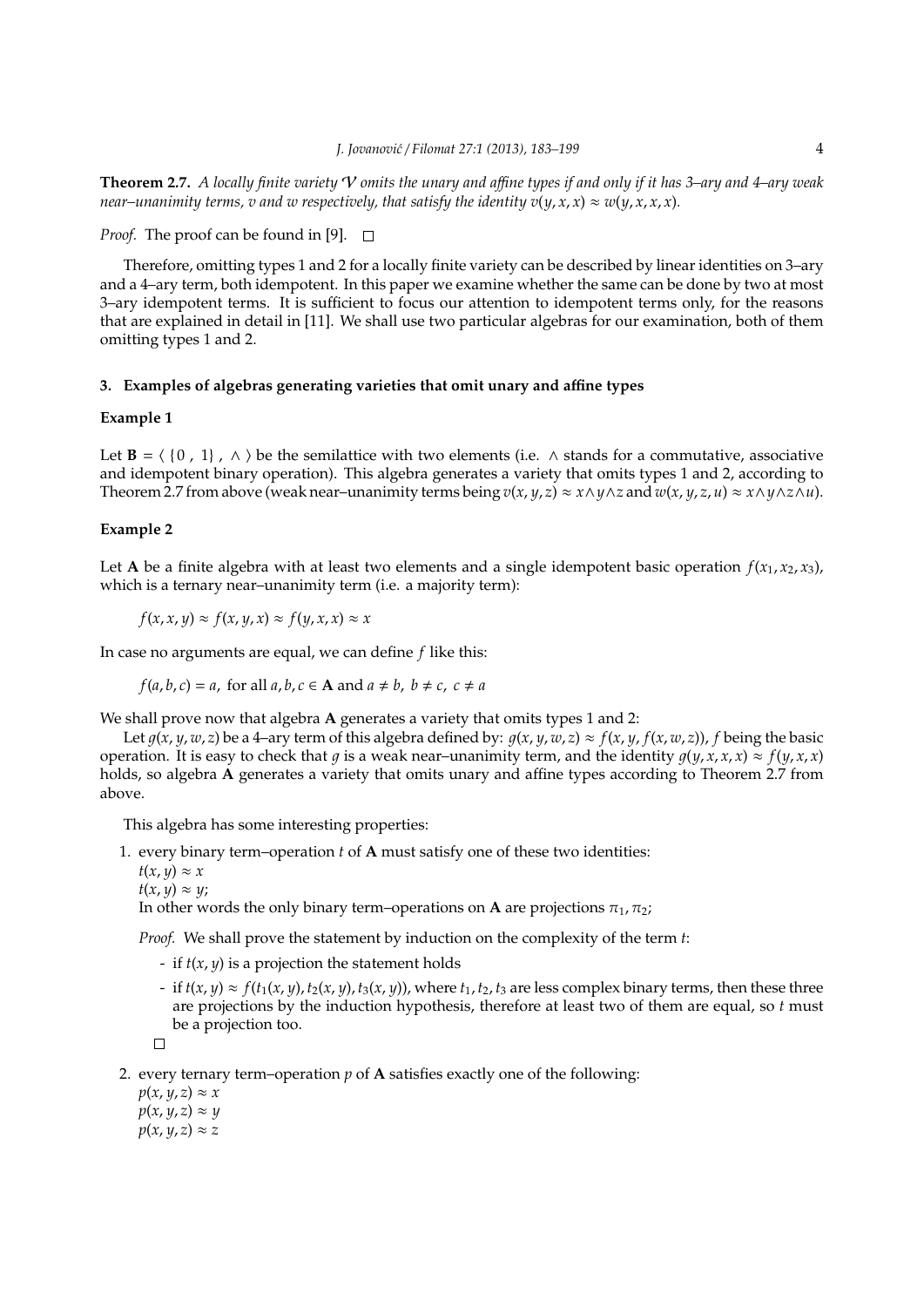$p(x, x, y) \approx p(x, y, x) \approx p(y, x, x) \approx x;$ 

This means *p* is either one of the projections  $\pi_1$ ,  $\pi_2$ ,  $\pi_3$  or a majority term–operation, that is there are no other ternary term–operations except for these four kinds.

*Proof.* We prove the second statement also by induction on the complexity of the term–function *p*:

- if  $p(x, y, z)$  is a projection or the basic operation  $f(x, y, z)$ , the statement holds
- if  $p(x, y, z) \approx f(p_1(x, y, z), p_2(x, y, z), p_3(x, y, z))$ , where  $p_1, p_2, p_3$  are less complex ternary terms, then each of these three is either a projection or a majority term by the induction hypothesis, so we have the following cases:
	- if at least two of  $p_1$ ,  $p_2$ ,  $p_3$  are majority terms, then  $p$  is also a majority term;
	- if exactly one of  $p_1$ ,  $p_2$ ,  $p_3$  is a majority term and remaining two are the same projection  $\pi_j$  for some  $j \in \{1, 2, 3\}$  then  $p$  is also a projection  $\pi_j$ ;
	- if exactly one of  $p_1, p_2, p_3$  is a majority term and remaining two are projections  $\pi_i$ ,  $\pi_j$  for some *i*, *j* ∈ {1, 2, 3, } and *i* ≠ *j* then *p* is a majority term;
	- if the terms  $p_1$ ,  $p_2$ ,  $p_3$  are projections  $\pi_1$ ,  $\pi_2$ ,  $\pi_3$  (in whichever order) then  $p(x, y, z)$  is  $f(x, y, z)$ up to the permutation of variables, which is still a majority term;
	- if the terms  $p_1, p_2, p_3$  are projections  $\pi_i, \pi_i, \pi_j$  (again in whichever order) for some  $i, j \in$  $\{1, 2, 3\}$  and  $i \neq j$  then *p* is a projection  $\pi_i$ ;

 $\Box$ 

Now that we have listed the examples needed, let us notice that any system of (linear) identities possibly describing omitting types 1 and 2 (including any number of terms) must hold in algebras **B** and **A** from examples 1 and 2 respectively. We shall make use of this fact in the rest of the paper.

In section 3 we discuss systems of linear identities on a single binary term, two binary terms, a single ternary term and a binary and a ternary term. We prove that none of these systems describes omitting types 1 and 2 ( in fact none of them even implies omitting these two types).

In section 4 systems on two ternary terms are being discussed, and we prove that there are only three of them that could possibly describe omitting types 1 and 2 ( all three imply omitting these two types). As mentioned in the abstract, we do not resolve whether any of them actually describes this property.

# **4. Systems of linear identities on a single binary term, two binary terms, a single ternary term and a binary and a ternary term**

As we have already mentioned, in this section we discuss systems of linear identities on a single binary term, two binary terms, a single ternary term and a binary and a ternary term, each of these cases being analyzed in a separate subsection. We shall prove here that none of these systems describes omitting types 1 and 2 (in fact none of them even implies omitting these two types).

## *4.1. A single binary idempotent term*

Let  $t(x, y)$  be an idempotent binary term. If a system of linear identities on  $t(x, y)$  (a single identity or more) describes omitting types 1 and 2, it must hold in algebra **A** from example 2, which means  $t(x, y)$  has to be a projection map in **A**. So, the system considered must allow  $t(x, y)$  to be a projection map and it must not yield a trivial variety (algebra), but such a system holds in every algebra, therefore does not describe omitting types 1 and 2.

We can conclude that omitting types 1 and 2 cannot be described by a single binary idempotent term (using any number of identities).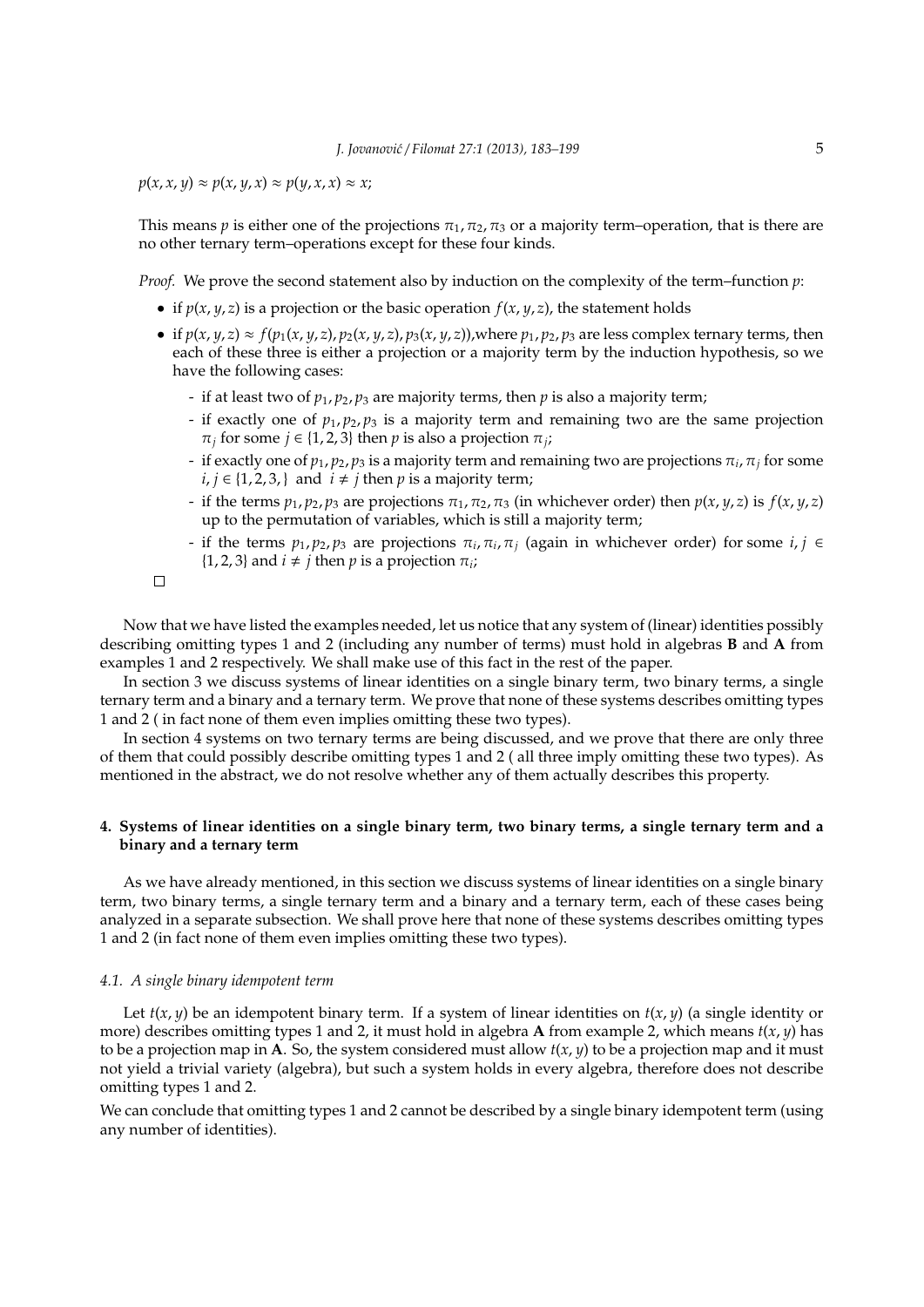#### *4.2. Two binary idempotent terms*

Let  $t(x, y)$  and  $s(x, y)$  be idempotent binary terms. If a system of identities on  $t(x, y)$  and  $s(x, y)$  describes omitting types 1 and 2, it must hold in algebra **A** from example 2, which means both *t* and *s* have to be projection maps. This means the identities of the system considered must allow both *t* and *s* to be projection maps, but these exist in every algebra, so the system cannot describe omitting types 1 and 2.

From the previous we conclude that omitting types 1 and 2 cannot be described by two binary idempotent terms (using any number of identities).

#### *4.3. A single ternary idempotent term*

In this subsection we prove that omitting types 1 and 2 cannot be described by any number of linear identities on a single ternary idempotent term. Previously, let us consider a specific reduct of a module that we use in the proof– a full idempotent reduct of a module over  $\mathbb{Z}_5$  (this is an algebraic structure obtained from a module over  $\mathbb{Z}_5$  by taking into consideration only the idempotent term–operations of the module and all such term–operations):

In a full idempotent reduct of a module over  $\mathbb{Z}_5$  a ternary term  $p(x, y, z)$  must satisfy one of the following identities:

$$
p(x, y, z) \approx x
$$
  
\n
$$
p(x, y, z) \approx 4x + 2y
$$
  
\n
$$
p(x, y, z) \approx 4x + 2z
$$
  
\n
$$
p(x, y, z) \approx 2x + 4y
$$
  
\n
$$
p(x, y, z) \approx 2x + 4z
$$
  
\n
$$
p(x, y, z) \approx 2x + 4z
$$
  
\n
$$
p(x, y, z) \approx 2x + 4z
$$
  
\n
$$
p(x, y, z) \approx 3x + 3z
$$
  
\n
$$
p(x, y, z) \approx 3x + 3y
$$
  
\n
$$
p(x, y, z) \approx 3y + 3z
$$
  
\n
$$
p(x, y, z) \approx x + 2y + 3z
$$
  
\n
$$
p(x, y, z) \approx x + 3y + 2z
$$
  
\n
$$
p(x, y, z) \approx 2x + y + 3z
$$
  
\n
$$
p(x, y, z) \approx 3x + 2y + z
$$
  
\n
$$
p(x, y, z) \approx 3x + y + 2z
$$
  
\n
$$
p(x, y, z) \approx 4x + y + z
$$
  
\n
$$
p(x, y, z) \approx x + y + 4z
$$
  
\n
$$
p(x, y, z) \approx 4x + 4y + 3z
$$
  
\n
$$
p(x, y, z) \approx 4x + 4y + 3z
$$
  
\n
$$
p(x, y, z) \approx 4x + 3y + 4z
$$
  
\n
$$
p(x, y, z) \approx 3x + 4y + 4z
$$
  
\n
$$
p(x, y, z) \approx 3x + 4y + 4z
$$
  
\n
$$
p(x, y, z) \approx 3x + 4y + 4z
$$
  
\n
$$
p(x, y, z) \approx 3x + 4y + 4z
$$
  
\n
$$
p(x, y, z) \approx 4x + 4y + 3z
$$
  
\n
$$
p(x, y, z) \approx 4x + 3y + 4z
$$
<

There are no other ternary terms in this reduct.

Now we can discuss systems of linear identities on a single ternary idempotent term.

**Claim 4.1.** *Suppose a system of identities on p*(*x*, *y*, *z*) *describes omitting types 1 and 2, and let us denote it by* σ*. Then the system* σ *has to hold in algebras* **B** *and* **A** *from examples 1 and 2 respectively, and it must not hold in any full idempotent reduct of a module over a finite ring (theorem 8 in [3], or more detailed in [14]).*

Based on this fact we can state the following:

- if identities of the system σ allow *p* to be defined as a projection map in algebra **A** (any projection map) then *p* can be defined as a projection map in any algebra, so the system does not describe omitting types 1 and 2. Therefore the identities of the system must have forms that allow *p* to be a majority term and only a majority term in **A**.
- if there is an identity of the form  $p(x, y, z) \approx p(u, v, w)$  in the system  $\sigma$ , then  $\{x, y, z\} = \{u, v, w\}$ , i.e. (*u*, *v*, *w*) is a permutation of (*x*, *y*, *z*), for otherwise *p* could not be a majority term in **A**.
- considering identities with less than three variables on either side: if the left hand side of an identity is some of  $p(x, x, y)$ ,  $p(x, y, x)$ ,  $p(y, x, x)$ , then on the right there has to be either *x* alone, or one of the terms  $p(x, x, y)$ ,  $p(x, y, x)$ ,  $p(y, x, x)$ ,  $p(x, x, z)$ ,  $p(z, x, x)$ ,  $p(x, z, x)$  (again for the same reason, p being necessarily a majority term in **A**).
- if the system  $\sigma$  contains only identities having variables  $x, y, z$  on both sides and/or identities with *x*, *x*, *y* on both sides (that is *x* occurs twice, *y* once on both sides) then the system holds in a full idempotent reduct of a module over  $\mathbb{Z}_5$  (and therefore does not describe omitting types 1 and 2), for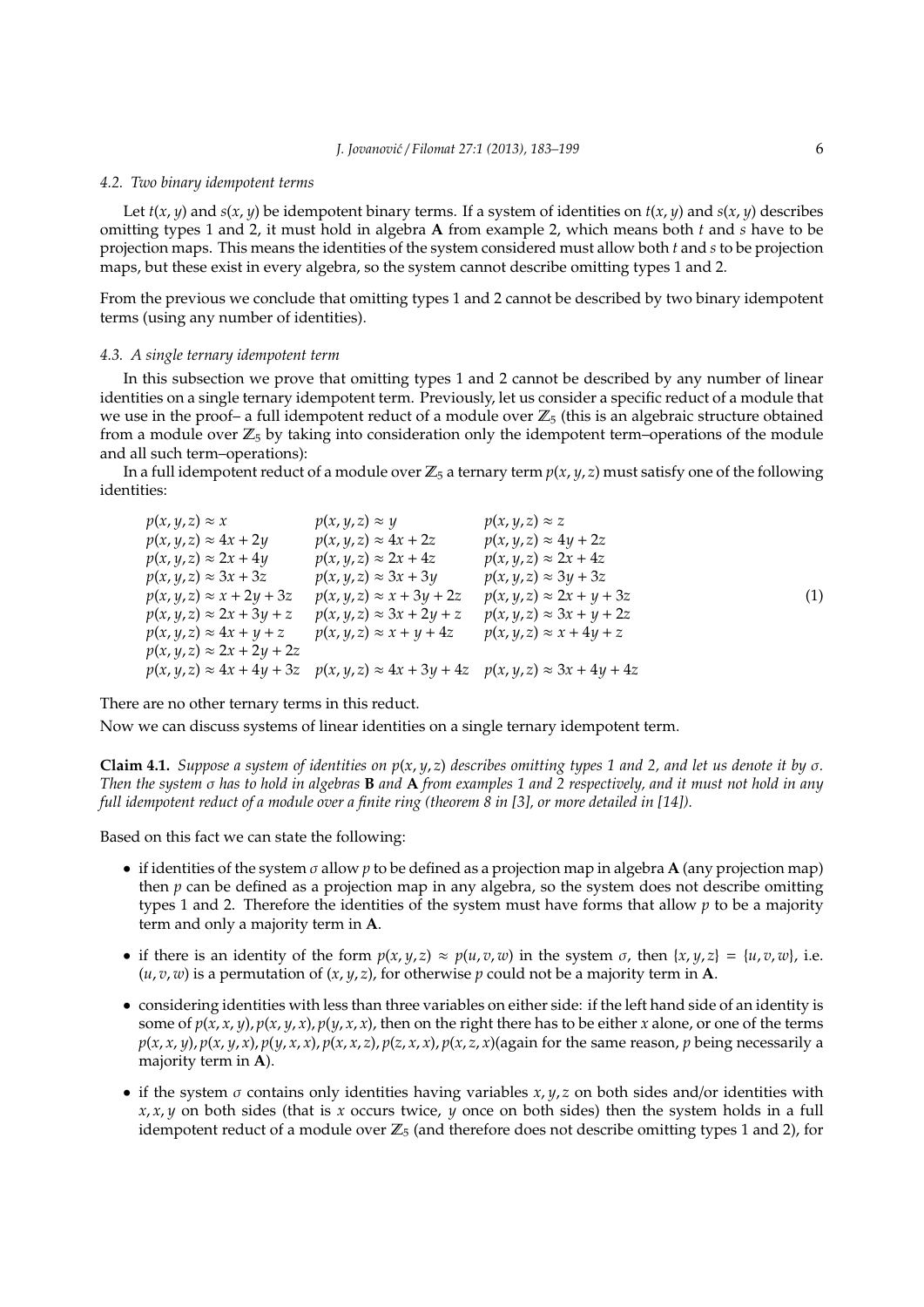we can define *p* to be  $2x + 2y + 2z$  in this reduct. This means *σ* has to include an identity with *x, x, y* on the left and *x*, *x*, *z* on the right (up to a permutation of these variables, of course), or *x*, *x*, *y* on the left and *x* alone on the right.

 $\bullet$  since the system  $\sigma$  has to hold in algebra **B** (example 1), from the previous item we can conclude that *p* has to be a binary term in **B** (it cannot be a projection map for the system does not allow that). Now, if the system allows  $p(x, y, z)$  to be defined as a binary term in **B**, i.e. one of the terms  $x \wedge y$ ,  $y \wedge z$ ,  $x \wedge z$ , then it also allows *p* to be one of the terms  $3x + 3y$ ,  $3y + 3z$ ,  $3x + 3z$  in a full idempotent reduct of a module over  $\mathbb{Z}_5$ . This means  $\sigma$  does not describe omitting types 1 and 2.

This proves that no system on  $p(x, y, z)$  satisfies the necessary conditions for describing omitting types 1 and 2 given above ( i.e. to hold in algebras **B** and **A** and not to hold in any full idempotent reduct of a module over a finite ring).

## *4.4. A binary idempotent term and a ternary idempotent term*

In this subsection we shall discuss whether a system of any number of linear identities on  $t(x, y)$  and  $p(x, y, z)$ can describe omitting types 1 and 2 (*t* and *p* both being idempotent terms).

Suppose we have a system on *t* and *p* describing omitting types 1 and 2, and let us denote it by τ. It has to hold in **A**, so *t* has to be a projection map, and *p* either a projection map or a majority term in this algebra (this is proved in section 3). If the system τ allows both *t* and *p* to be projections in **A**, it holds in any algebra (*t* and *p* being the same projection maps as in **A**), so it cannot describe omitting types 1 and 2. Therefore τ must hold in **A** only for *p* being a majority term (and *t* a projection map, of course). Further more, algebra **B** has to satisfy the system also, so let us analyze possible cases:

- both *t* and *p* can be defined as projection maps in **B** this is impossible because if this were the case then both terms could be defined as projection maps in **A**, and we have already excluded that.
- *t* can be defined as a projection map and *p* as a binary term (i.e. one of the *x*∧ *y*, *y*∧*z*, *x*∧*z*) in **B** then we can define *t* to be the same projection map, and *p* to be one of the terms 3*x* + 3*y*, 3*y* + 3*z*, 3*x* + 3*z* in a full idempotent reduct of a module over  $\mathbb{Z}_5$ , i.e. *t* and *p* exist in this reduct, therefore the system  $\tau$ does not describe omitting types 1 and 2.
- *t* can be defined as a projection map and *p* as a ternary term in **B** (meaning, of course, that we cannot define *p* as either a projection map or a binary term in **B** )– in this case the system  $\tau$  cannot contain an identity on *t* and *p*, i.e. all the identities are either only on *t* or only on *p*. Since the identities on *t* allow *t* to be a projection map they can be ignored, so  $\tau$  describes omitting types 1 and 2 if and only if remaining identities only on *p* do the same. This is already proved to be impossible (subsection 4.3).
- *t* can be defined only as a binary term and *p* as a projection map in **B** once again τ cannot include an identity on *t* and *p*, i.e. all the identities are either only on *t* or only on *p*. Since *t* has to be a projection map in **A**, the identities on *t* must allow that, which means *t* can be defined as the same projection map in **B**. Therefore this case is impossible.
- both *t* and *p* can be defined as binary terms in **B** (and of course, none of them as a projection map) if this is the case it is easily seen that both can be defined as binary terms in a full idempotent reduct of a module over  $\mathbb{Z}_5$  (some of the terms  $3x + 3y$ ,  $3y + 3z$ ,  $3x + 3z$ ), so the system  $\tau$  does not describe omitting types 1 and 2.
- *t* can be defined as a binary term and *p* as a ternary term in **B** (and no other possibilities, as before) – then there is no identity only on *t* in  $\tau$ , since it would have to be this one  $t(x, y) \approx t(y, x)$ , and it cannot hold in **A**. Further more, if  $t(x, y)$  is on the left, then on the right we have term  $p$  with variables *x* and *y* only. This allows us to eliminate term *t* from all the identities except for one, obtaining an equivalent system. Now we can ignore the identity with *t* (the only one of the form  $t(x, y) \approx p(u, v, w)$ , where  $\{u, v, w\} = \{x, y\}$  and state that the system  $\tau$  describes omitting types 1 and 2 if and only if the remaining identities only on  $p$  do the same, which is impossible (subsection 4.3).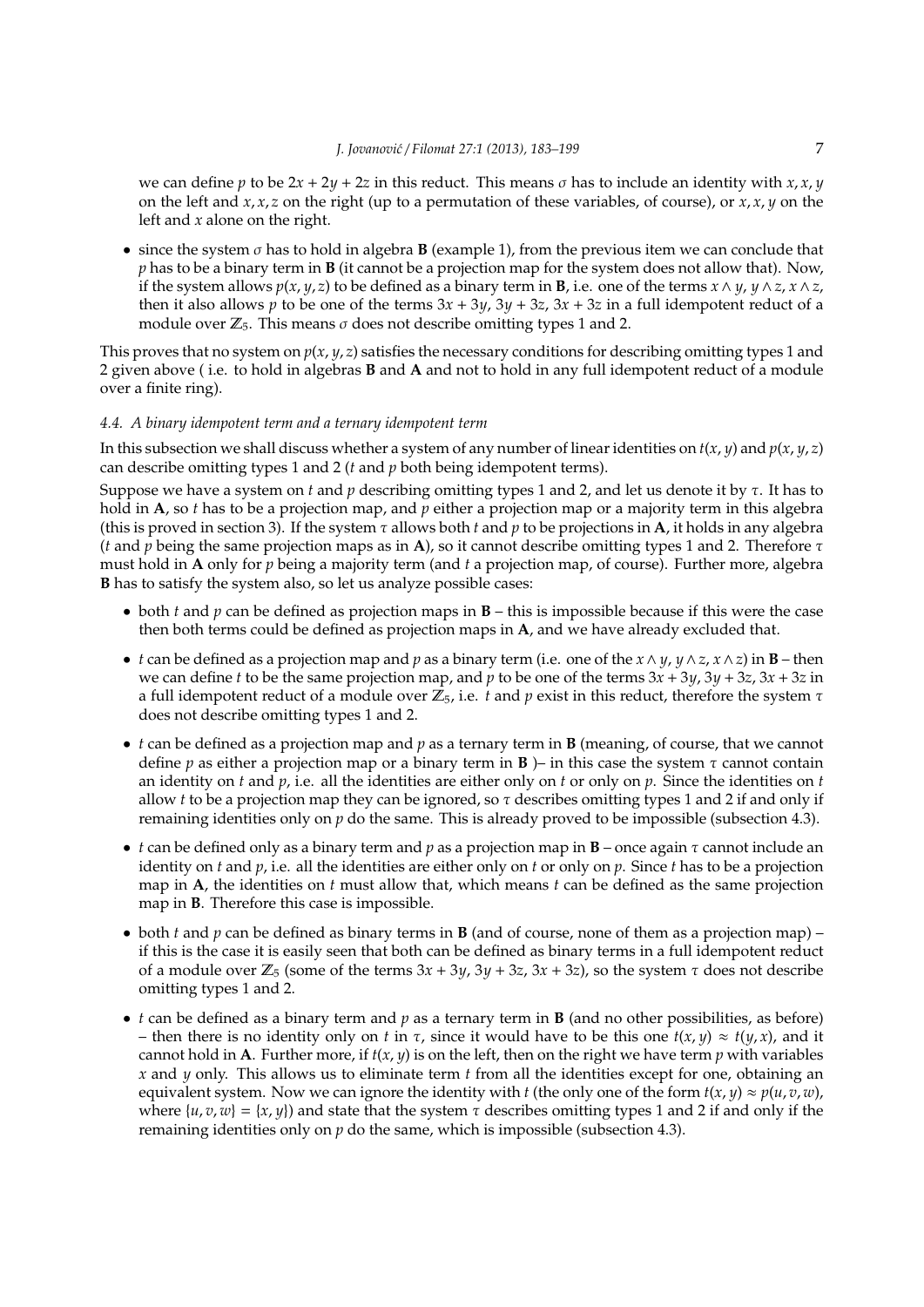By this we have proved that omitting types 1 and 2 cannot be described by a binary and a ternary term, both idempotent (using any number of linear identities).

## **5. Two ternary idempotent terms**

In the following section we shall discuss systems of linear identities on two ternary terms, both idempotent, and we shall prove that only three of these systems could possibly describe omitting types 1 and 2 (all three imply omitting these two types). However, we do not resolve whether any of them actually describes this property.

Let  $p(x, y, z)$  and  $q(x, y, z)$  be ternary idempotent terms; as before we shall suppose there is a system of linear identities on  $p$  and  $q$  describing omitting types 1 and 2, and we shall denote it by  $\phi$ .

Let us notice the important fact: if the system  $\phi$  has no identity on *p* and *q*, i.e. all its identities are either only on  $p$  or only on  $q$ , then we can apply the conclusion that we came to in subsection 4.3: if  $p$  exists in algebras **B** and **A** from examples 1 and 2, then  $p$  also exists in a full idempotent reduct of a module over  $\mathbb{Z}_5$ , and the same holds for  $q$ . Therefore the system  $\phi$  needs to have at least one identity on  $p$  and  $q$ .

Regarding the fact that  $\phi$  has to hold in algebra **A** (i.e. terms *p* and *q* have to exist in this algebra) there are three possible cases:

- 1. *p* and *q* can both be projection maps in algebra **A** then  $\phi$  holds in any algebra (*p* and *q* being the same projection maps as in **A**), so there is no need to analyze this case any further.
- 2. the system  $\phi$  allows only one of  $p$ ,  $q$  to be a projection map in **A**, and the other term has to be a majority term in this algebra.
- 3. the system  $\phi$  does not allow either of p and q to be a projection map in **A**, i.e. both are majority terms in this algebra.

We shall analyze cases 2 and 3 in the following two subsections – in the subsection 5.1 we deal with case 2, and in subsection 5.2 with case 3.

#### *5.1.* **p** *and* **q** *are a projection and a majority term in* **A**

Suppose the system  $\phi$  holds in **A** for a projection map and a majority term (case 2 from above). We can assume with no loss of generality that  $p$  is  $\pi_1$  and  $q$  a majority term, therefore these terms satisfy the following in **A**:

$$
x \approx p(x, x, y) \approx p(x, y, y) \approx p(x, y, x) \approx q(x, x, y) \approx q(x, y, x) \approx q(y, x, x)
$$
 (2)

It is easily seen that *p* and *q* satisfying the system do not exist in **B** (example 1), so (2) cannot be the system describing omitting types 1 and 2. We shall try to obtain the system mentioned by eliminating some identities from (2), so let us eliminate the first one:

$$
p(x, x, y) \approx p(x, y, y) \approx p(x, y, x) \approx q(x, x, y) \approx q(x, y, x) \approx q(y, x, x)
$$
\n(3)

We shall prove here that system (3) implies omitting types 1 and 2, because terms *p*, *q* do not exist in any full idempotent reduct of a module over a finite ring:

*Proof.* If term *p* is projection map  $\pi_1$  in a reduct, then *q* would have to be at most a binary term, which is impossible. Term  $p$  cannot be a binary term in any reduct either (we can see this directly from the identities), so it has to be a ternary term, i.e.  $\alpha x + \beta y + \gamma z$  for  $\alpha + \beta + \gamma = 1$  and none of  $\alpha, \beta, \gamma$  is zero. Now, from the first identity we obtain  $\alpha x + \beta x + \gamma y = \alpha x + \beta y + \gamma y$ , which yields  $\alpha + \beta = \alpha$ , i.e.  $\beta = 0$ . Therefore *p* does not exist in any reduct over a finite ring, and this completes the proof.  $\square$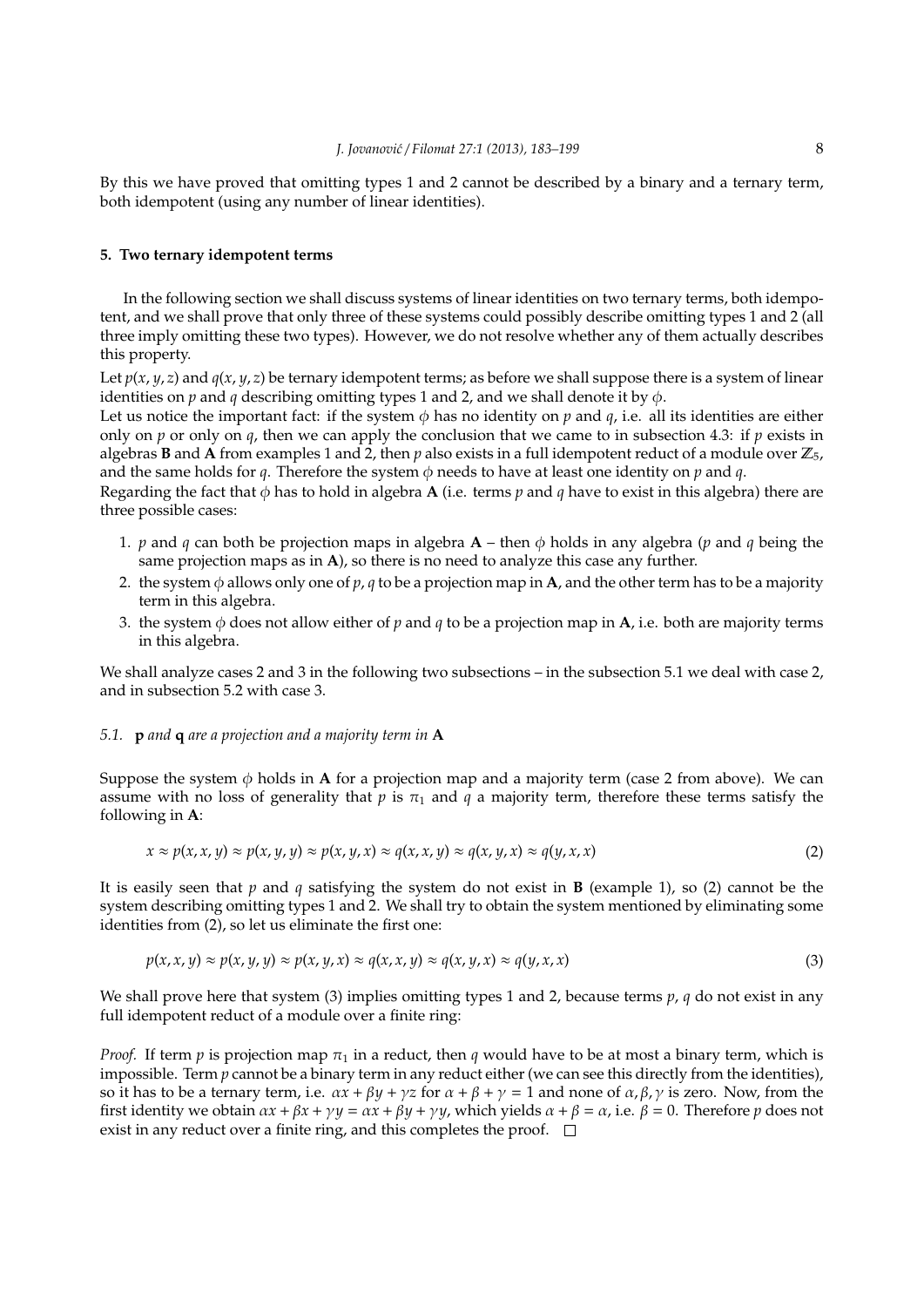So, we have obtained the system that implies omitting types 1 and 2, but it is not minimal – namely, the system given below, obtained from the previous by eliminating identity  $p(x, y, y) \approx p(x, y, x)$ , also implies omitting types 1 and 2 (this is proven the same way like the above case).

$$
\begin{cases}\n p(x, y, x) \approx p(x, y, y) \\
 p(x, y, x) \approx q(x, y, x) \approx q(y, x, x)\n\end{cases}
$$
\n(4)

Moreover, it can be proved that (4) is a minimal system with this property:

*Proof.* It'll be sufficient to prove that any set of identities which is a proper subset of (4) allows us to define *p* and *q* in some reduct of a module over a finite ring.

If we eliminate the first identity, we obtain the system:

$$
p(x, y, x) \approx q(x, x, y) \approx q(x, y, x) \approx q(y, x, x)
$$

Now both terms can be defined as  $2x + 2y + 2z$  in a reduct over  $\mathbb{Z}_5$ . So the first identity  $(p(x, x, y) \approx p(x, y, y))$ must stay.

If the term  $p(x, y, x)$  is completely omitted, we have an identity only on  $p$  (the first one), and the rest of them are only on *q*, but in this case *p* can be defined as  $\pi_1$  and *q* as  $2x + 2y + 2z$  in a reduct over  $\mathbb{Z}_5$ . This means we have to keep one of the following identities (i.e. at least one)  $p(x, y, x) \approx q(x, x, y)$ ,  $p(x, y, x) \approx$  $q(x, y, x)$ ,  $p(x, y, x) \approx q(y, x, x)$ , and we shall consider it the second. Let us go through the cases now:

• if we have  $p(x, y, x) \approx q(x, x, y)$  as the second identity (the first identity being  $p(x, x, y) \approx p(x, y, y)$ , as explained), obviously we need to add one more identity from the system (4) to these two, for if we do not, *p* and *q* can both be projection maps (in fact a single identity is all we can add here – adding any two identities from (4) gives us the whole system (4)). We have three options for the third identity:

$$
\begin{cases}\np(x, x, y) \approx p(x, y, y) \\
p(x, y, x) \approx q(x, x, y) \\
q(x, y, x) \approx q(y, x, x)\n\end{cases}
$$

this system allows *p* to be  $\pi_1$  and *q* to be  $3x + 3y$  in a reduct over  $\mathbb{Z}_5$ ;

$$
\begin{cases}\n p(x, x, y) \approx p(x, y, y) \\
 p(x, y, x) \approx q(x, x, y) \approx q(y, x, x)\n\end{cases}
$$

this system allows *p* to be  $\pi_1$  and *q* to be  $\pi_2$  in a reduct over  $\mathbb{Z}_5$ ;

$$
\begin{cases}\n p(x, x, y) \approx p(x, y, y) \\
 p(x, y, x) \approx q(x, x, y) \approx q(x, y, x)\n\end{cases}
$$

this system allows both *p* and *q* to be  $\pi_1$  in a reduct over  $\mathbb{Z}_5$ ;

So, nothing new can be obtained with the second identity being  $p(x, y, x) \approx q(x, x, y)$ .

• if we have  $p(x, y, x) \approx q(x, y, x)$  as the second identity, adding a third one from (4) may give us the following (again, adding any two identities from (4) gives us the whole system (4)):

$$
\begin{cases}\np(x, x, y) \approx p(x, y, y) \\
p(x, y, x) \approx q(x, y, x) \\
q(x, x, y) \approx q(y, x, x)\n\end{cases}
$$

this system allows *p* to be  $\pi_1$  and *q* to be  $3x + 3z$  in a reduct over  $\mathbb{Z}_5$ ;

$$
\begin{cases}\n p(x, x, y) \approx p(x, y, y) \\
 p(x, y, x) \approx q(x, y, x) \approx q(x, x, y)\n\end{cases}
$$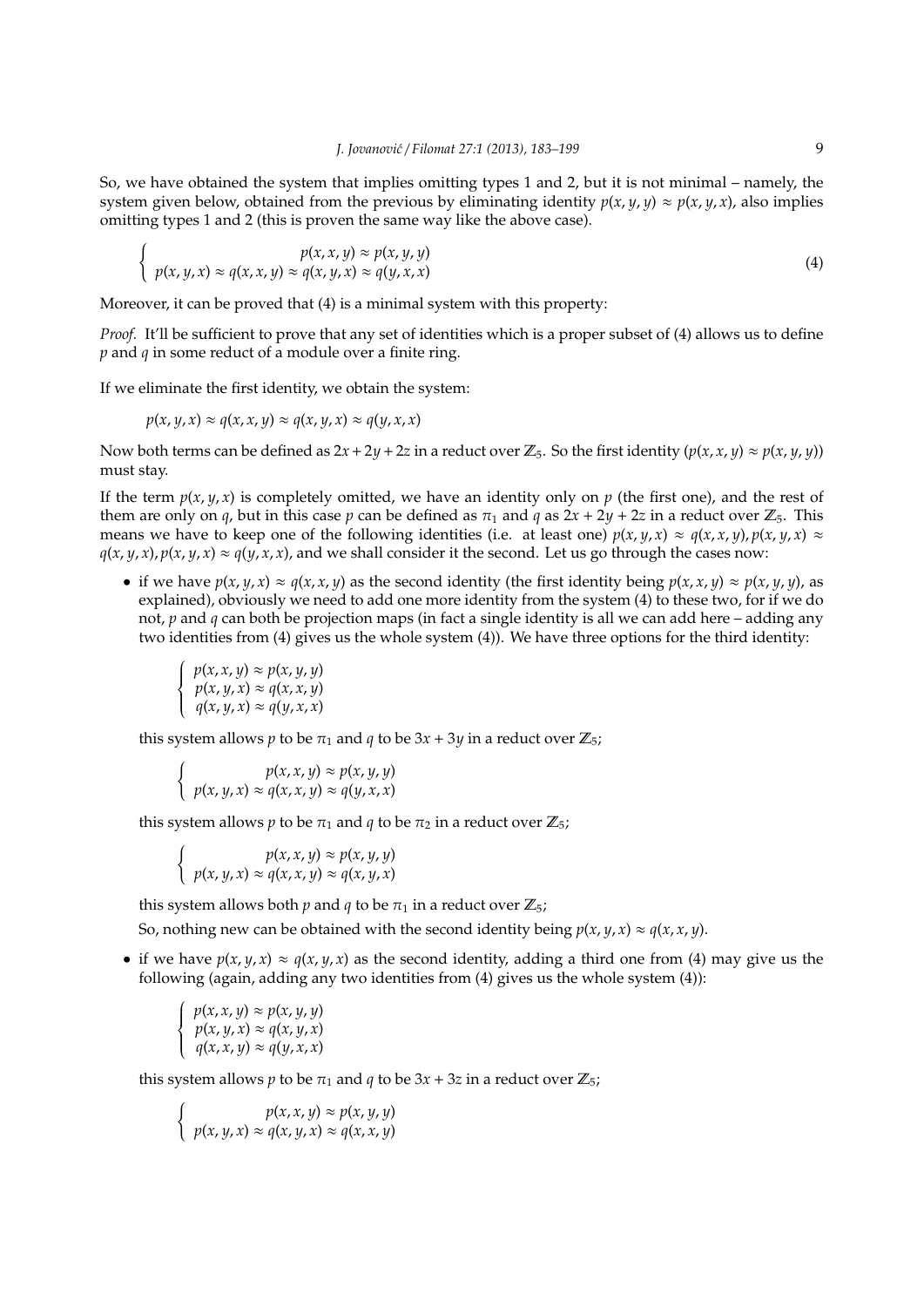this system allows both *p* and *q* to be  $\pi_1$  in a reduct over  $\mathbb{Z}_5$ ;

$$
\begin{cases}\n p(x, x, y) \approx p(x, y, y) \\
 p(x, y, x) \approx q(x, y, x) \approx q(y, x, x)\n\end{cases}
$$

this system allows *p* to be  $\pi_1$  and *q* to be  $\pi_3$  in a reduct over  $\mathbb{Z}_5$ ;

There are no more cases with  $p(x, y, x) \approx q(x, y, x)$  as the second identity, except for the whole system (4).

• if we have  $p(x, y, x) \approx q(y, x, x)$  as the second identity, adding a third one from (4) may give us the following (adding two identities gives the whole system, as before):

$$
\begin{cases}\n p(x, x, y) \approx p(x, y, y) \\
 p(x, y, x) \approx q(y, x, x) \approx q(x, y, x)\n\end{cases}
$$

this system allows *p* to be  $\pi_1$  and *q* to be  $\pi_3$  in a reduct over  $\mathbb{Z}_5$ ;

$$
\begin{cases}\n p(x, x, y) \approx p(x, y, y) \\
 p(x, y, x) \approx q(y, x, x) \approx q(x, x, y)\n\end{cases}
$$

this system allows *p* to be  $\pi_1$  and *q* to be  $\pi_2$  in a reduct over  $\mathbb{Z}_5$ ;

$$
\begin{cases}\np(x, x, y) \approx p(x, y, y) \\
p(x, y, x) \approx q(y, x, x) \\
q(x, x, y) \approx q(x, y, x)\n\end{cases}
$$

this system allows *p* to be  $\pi_1$  and *q* to be  $3y + 3z$  in a reduct over  $\mathbb{Z}_5$ ;

Once again we have obtained nothing new with  $p(x, y, x) \approx q(y, x, x)$  as the second identity.

By this we have proved minimality of the system (4), with respect to implying omitting types 1 and 2.  $\Box$ 

Further more, the following can be proved (simply by analyzing all possible cases): elimination of identities from the system (3) gives us either a system equivalent to (4), up to the permutation of variables, or a system that holds in a reduct of a module over some finite ring, which means (4) is the only system implying omitting types 1 and 2 obtainable from (3) (and a proper subset of (3)). We shall not provide the whole proof here, for it is too long, but only analyze two proper subsets of the system (3) (the whole proof, however, can be found in [7]):

subset 1

$$
\begin{cases}\n p(x, x, y) \approx p(x, y, y) \\
 p(x, y, x) \approx q(y, x, x) \approx q(x, y, x) \approx q(x, x, y)\n\end{cases}
$$

This system implies nonexistence of *p* (and *q*) in any reduct of a module over a finite ring, so it implies omitting types 1 and 2, but it is equivalent to system (4), and is obtainable from it by a permutation of variables of the term *q* (we substitute  $q(z, x, y)$  for  $q(x, y, z)$ ).

subset 2

$$
\begin{cases}\n p(x, x, y) \approx p(x, y, x) \\
 p(x, y, y) \approx q(y, x, x) \approx q(x, y, x) \approx q(x, x, y)\n\end{cases}
$$

This system allows *p* and *q* to be respectively  $4x + y + z$ ,  $2x + 2y + 2z$  in a reduct over  $\mathbb{Z}_5$ , so it does not describe omitting types 1 and 2.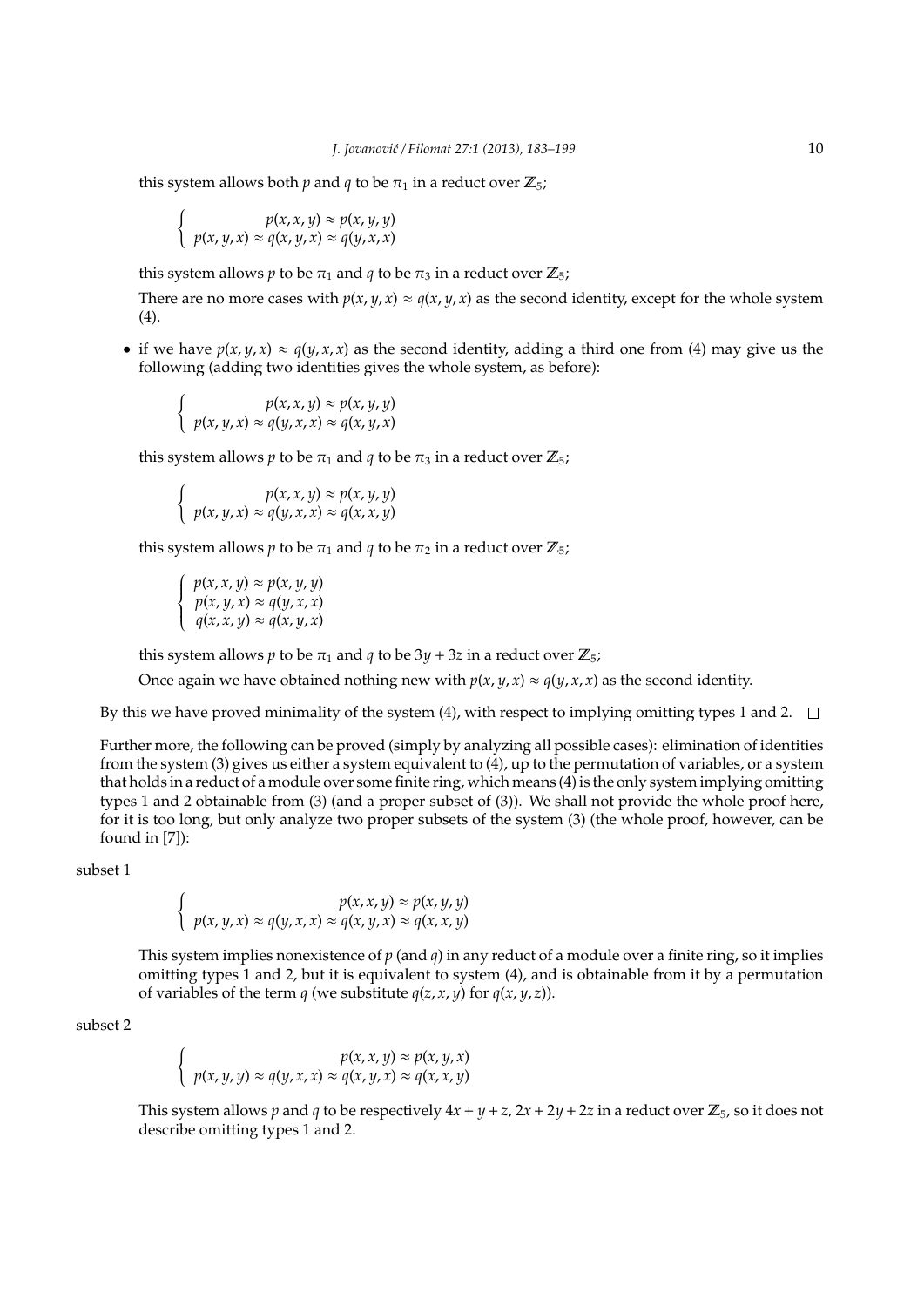Up to this point we have started from (2), eliminated the first identity obtaining (3), and then eliminated yet another identity from (3) obtaining (4), which is proven to imply omitting types 1 and 2, and to be the only (minimal) system with this property obtainable from (3), up to the permutation of variables. So, the next step would be analyzing what happens if we eliminate an identity other than the first one from (2).

First we shall suppose the system obtained includes the identity  $p(x, x, y) \approx x$ . It also has to include an identity on both *p* and *q*, as explained at the beginning of the current section. So, up to this point we have a subset of the system (2) with the first identity being  $p(x, x, y) \approx x$ , and the second is an identity from (2) on *p* and *q*. There may be more identities from the system (2) in this subset, which (the subset) we shall denote by σ. We keep in mind σ needs to hold in algebra **B** from example 1, so let us discuss on possible cases:

- in the identity on both *p* and *q* (the second identity in *σ*), left hand side must not be  $p(x, x, y)$ , for if this is the case, *q* has to be at most a binary term in algebra **B**, as well as *p*. This would allow us to define both terms in a reduct over  $\mathbb{Z}_5$ , as projections and/or binary terms (some of the terms  $3x + 3y$ ,  $3x + 3z$ , 3*y* + 3*z*). So, in the second identity of the system σ left hand side is either *p*(*x*, *y*, *y*) or *p*(*x*, *y*, *x*).
- if the terms *x* and  $p(x, x, y)$  do not occur at all in the rest of the system  $\sigma$ , then all the identities except for the first one include only some of the terms  $p(x, y, x)$ ,  $p(x, y, y)$ ,  $q(x, x, y)$ ,  $q(x, y, x)$ ,  $q(y, x, x)$ . Therefore we could define *p* and *q* to be  $4x + 2y$  and  $2x + 2y + 2z$  respectively in a reduct over  $\mathbb{Z}_5$ . So,  $p(x, x, y)$  or *x* alone must occur somewhere in the rest of the system  $\sigma$ .
- if the term  $p(x, x, y)$  (or x alone) occurs in an identity on p in the rest of the system, we shall obtain either  $p(x, x, y) \approx x \approx p(x, y, y)$ , or  $p(x, x, y) \approx x \approx p(x, y, x)$ . In both cases p has to be a projection map in **B**, and because of the identity on both *p* and *q* (i.e. the second identity of the system  $\sigma$ ), *q* is at most a binary term in this algebra, but this allows  $p$  and  $q$  to be defined in a reduct over  $\mathbb{Z}_5$ , as explained earlier.
- if the term  $p(x, x, y)$  (or x alone) occurs in an identity on p and q (i.e. on x and q) we shall obtain one of the following identities:  $p(x, x, y) \approx q(x, x, y) \approx x$ ,  $p(x, x, y) \approx q(y, x, x) \approx x$ ,  $p(x, x, y) \approx q(x, y, x) \approx x$ . Again each of them means *q* is at most a binary term in **B**, as well as *p*, so both are definable in a reduct over  $\mathbb{Z}_5$ .

By this it is proved that the system  $\sigma$  can not describe omitting types 1 and 2.

By elimination of identities from the system (2), we can also obtain a system that includes the identity  $p(x, y, x) \approx x$  or  $p(x, y, y) \approx x$  (of course, in each case it has to include an identity on both *p* and *q*). Let us provide a brief overview on these systems:

- case 1 Let  $\sigma_1$  be a subset of the system (2) with the first identity being  $p(x, y, x) \approx x$  (the second identity in  $\sigma_1$ is an identity on *p* and *q* from (2)). We can obtain an equivalent system by a permutation of variables of the term *p* (we substitute  $p(x, y, z)$  for  $p(x, z, y)$  in  $\sigma_1$ ) but this is the system of the form  $\sigma$ , with the first identity being  $p(x, x, y) \approx x$ , which we have already proved not to describe omitting types 1 and 2.
- case 2 Let  $\sigma_2$  be a subset of the system (2) with the first identity being  $p(x, y, y) \approx x$  (the second identity in  $\sigma_2$ is an identity on *p* and *q* from (2)). Since the system  $\sigma_2$  needs to hold in **B**, *p* is to be  $\pi_1$  and *q* at most a binary term in this algebra. This allows both of them to be defined in a reduct over  $\mathbb{Z}_5$ . Therefore  $\sigma_2$ cannot describe omitting types 1 and 2.

We can conclude now that none of the systems obtained from (2) including either of the identities  $x \approx$  $p(x, x, y)$ ,  $x \approx p(x, y, x)$ ,  $x \approx p(x, y, y)$  can describe omitting types 1 and 2.

Let us now discuss the subsets of the system (2) in which the first identity is one of the following three:  $x \approx q(x, x, y)$ ,  $x \approx q(x, y, x)$ ,  $x \approx q(y, x, x)$ . By examination of these systems (which is not presented here for it is too long and done in the same manner as already seen, but can be found in [7]), we come to the single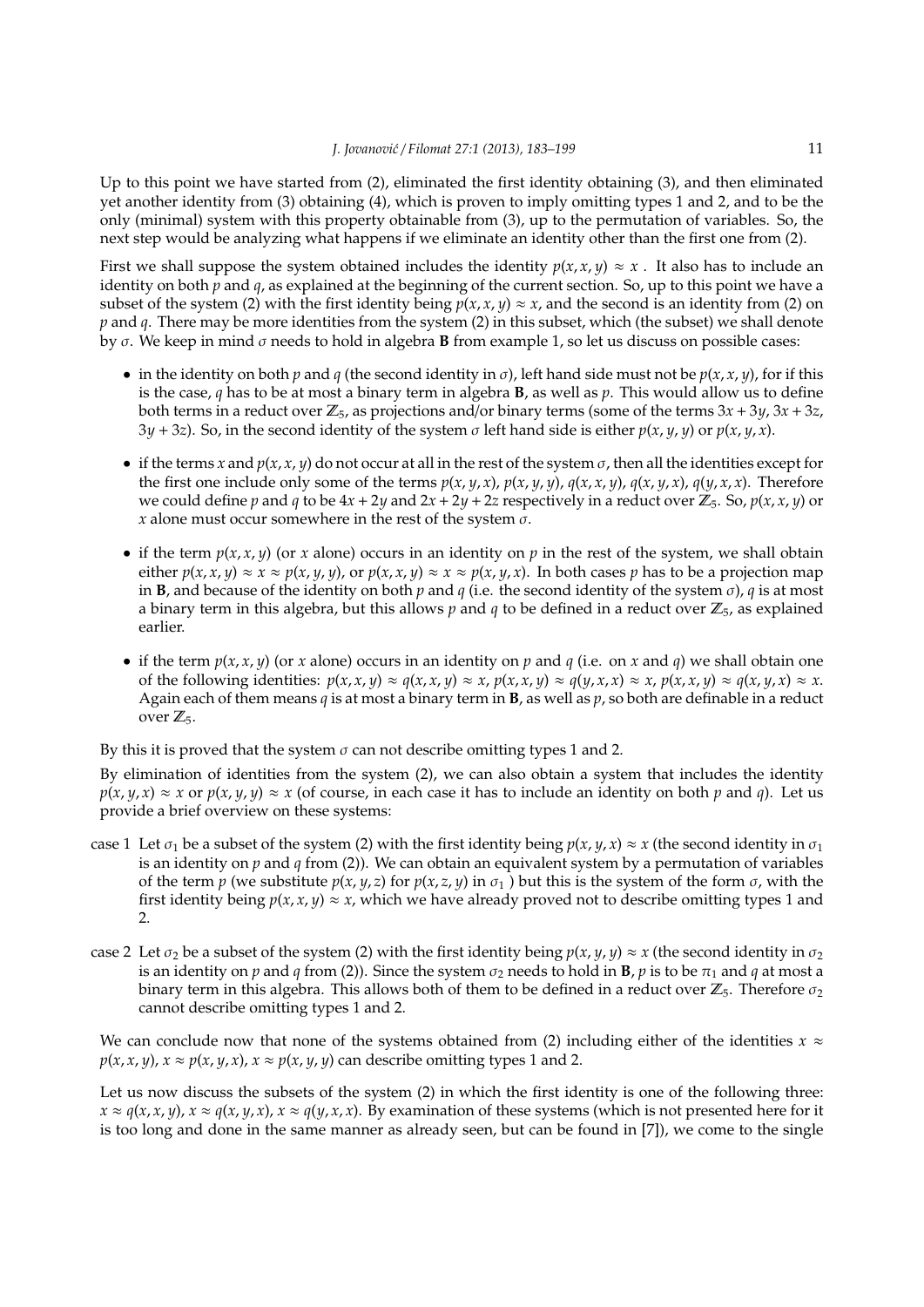system, up to the permutation of variables, that implies (and possibly describes) omitting types 1 and 2:

$$
\begin{cases}\nx \approx q(x, y, x) \\
p(x, y, y) \approx p(x, y, x) \\
p(x, x, y) \approx q(x, x, y) \approx q(y, x, x)\n\end{cases}
$$
\n(5)

*5.2. both majority terms*

If both *p* and *q* have to be majority terms in **A** they satisfy the following in this algebra:

$$
x \approx p(x, x, y) \approx p(x, y, x) \approx p(y, x, x) \approx q(y, x, x) \approx q(x, y, x) \approx q(x, x, y)
$$
\n
$$
(6)
$$

It is easily seen that *p* and *q* satisfying the system cannot exist in **B** (example 1), so some identities have to be eliminated. Notice that we have to keep at least one identity having *x* on the left, for if we do not, the remaining system holds in a reduct of a module over  $\mathbb{Z}_5$  (we can define both  $p$ ,  $q$  to be  $2x + 2y + 2z$ ).

Let us try eliminating the identity  $p(x, x, y) \approx p(x, y, x)$ . Now we have the following system that holds in **B**:

$$
\begin{cases}\nx \approx p(x, x, y) \\
p(x, y, x) \approx p(y, x, x) \approx q(y, x, x) \approx q(x, y, x) \approx q(x, x, y)\n\end{cases}
$$
\n(7)

We shall prove now that the system  $(7)$  implies omitting types 1 and 2.

*Proof.* To prove that the system implies omitting types 1 and 2 it is sufficient to show that *p*, *q* cannot exist in any reduct of a module over a finite ring. From the identities of the system it is easily seen that *q* can only be a ternary term in any reduct (if it exists at all) i.e.  $\alpha x + \beta y + \gamma z$  for  $\alpha + \beta + \gamma = 1$  and none of  $\alpha, \beta, \gamma$  is zero. From the forth identity we obtain the following:  $\alpha y + (\beta + \gamma)x = (\alpha + \gamma)x + \beta y$ , and this implies  $\alpha = \beta$ . Then from the last identity we have:  $(\alpha + \gamma)x + \alpha y = 2\alpha x + \gamma y$ , which gives  $\alpha = \gamma$  also. Therefore, if *q* exists in any reduct of a module over a finite ring, it has the form  $ax + ay + \alpha z$ , for  $3\alpha = 1$ . Then, from the third identity we have  $p(x, y, z) \approx \alpha x + 2\alpha y$  (since  $p$  can only be a binary term in any reduct), and therefore the second identity gives  $\alpha = 2\alpha$  (this should hold in a finite ring mentioned), which implies  $\alpha = 0$ , and this is a contradiction. By this we have proved that *q* (and consequently *p*) cannot exist in any reduct of a module over any finite ring, which means the system  $(7)$  implies omitting types 1 and 2.  $\square$ 

The system (7) is also a minimal system implying omitting types 1 and 2, for any proper subset of (7) holds in some reduct of a module over a finite ring (for some terms *p* and *q*). This is proven the same way as minimality of the system (4), i.e. by analyzing all possible cases, and the proof is provided in [7].

If we return to the system (6) and analyze other ways to eliminate identities in order to obtain a system that describes omitting types 1 and 2, we come to the following conclusion: if a system obtained (by elimination of identities from (6)) holds in algebra **B**, it is either equivalent to (7) up to the permutation of variables, or it holds in a reduct of a module over some finite ring (once again, the examination of all the subsets of the system (6) is provided in [7]).

We can conclude the following: from the system (6) we can obtain a single system, up to the permutation of variables, which possibly describes omitting types 1 and 2 and that is the system (7).

By this we have examined all possible forms of a system on *p* and *q* regarding the existence of terms in **A**, and obtained three systems (that is  $(4)$ ,  $(5)$ ,  $(7)$ ), on variables *x* and *y*, that imply and possibly describe omitting types 1 and 2. Before the conclusion there is yet another question left to examine – can we obtain anything new from systems of identities on *p* and *q* with more than two variables?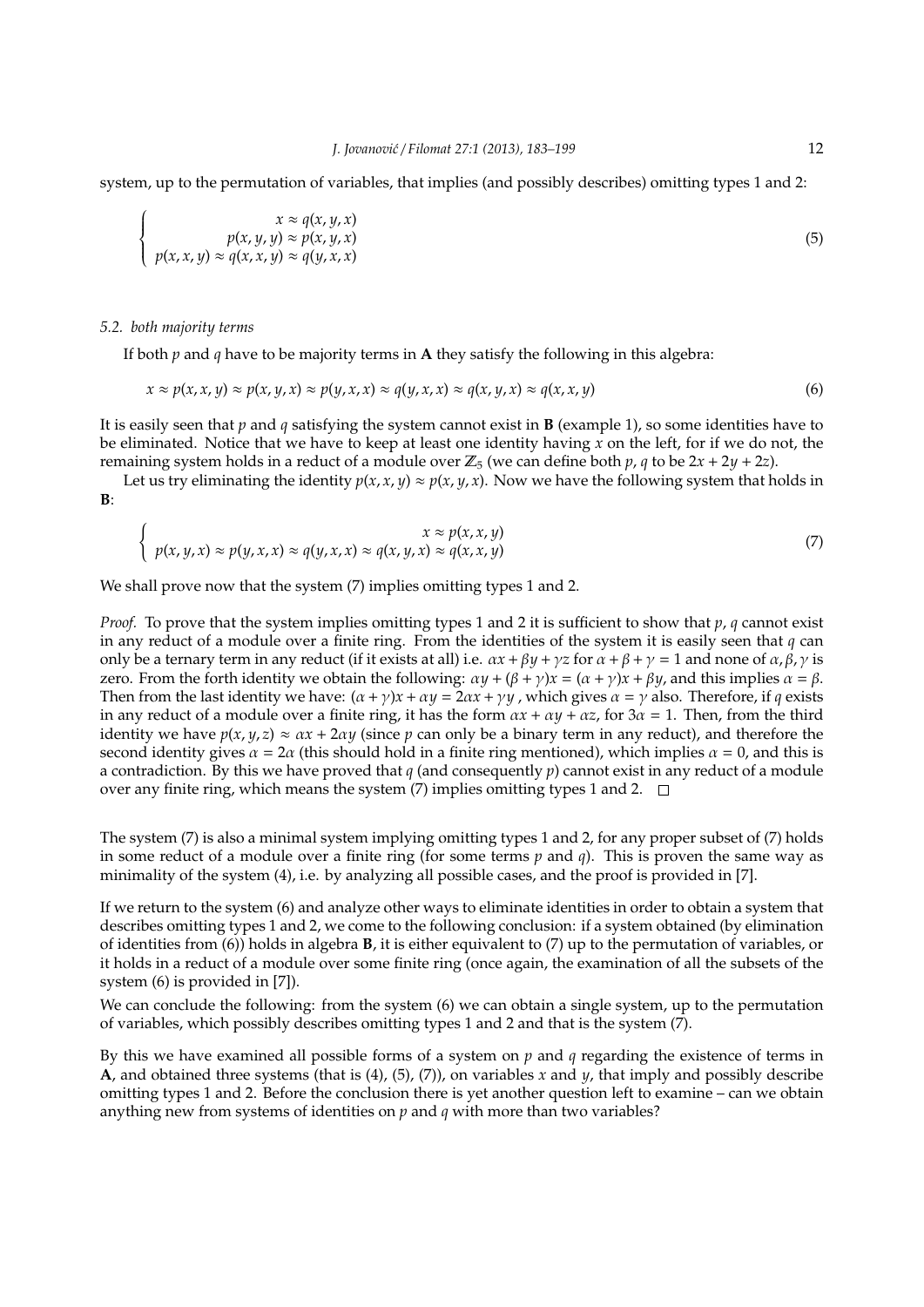## *5.3. systems of identities on* **p** *and* **q** *including more than two variables*

In this subsection we shall prove that nothing new can be obtained from systems of identities on *p* and *q* including more than two variables.

Suppose we have a system on two ternary idempotent terms *p* and *q* that describes omitting types 1 and 2, and suppose there is an identity (or more of them) including more than two variables in this system. We shall denote this system by  $\tau$  and discuss possible cases according to the number of variables:

- if there is an identity including six variables in  $\tau$ , it can only be one of these two identities:  $p(x, y, z) \approx$  $p(u, v, w)$ ,  $p(x, y, z) \approx q(u, v, w)$ . In both cases we obtain the identity  $x \approx w$ , which only holds in a trivial algebra (i.e. a trivial variety), so this case is impossible (assuming that  $\tau$  describes omitting types 1 and 2).
- if there is an identity including five variables in the system  $\tau$ , there are two possibilities:
	- **–** the identity mentioned can yield a trivial variety this happens there are *x*, *y*, *z* on the left and u, v on the right, e.g.  $p(x, y, z) \approx p(u, u, v)$ ,  $p(x, y, z) \approx q(v, u, v)$ , but also in these two cases:  $p(x, y, z) \approx p(u, x, v)$ ,  $p(x, y, z) \approx p(u, v, x)$  (if we substitute x for u and v in the latter two identities, we shall obtain  $p(x, y, z) \approx x$ , which means p has to be the first projection map, but that would give us  $x \approx u$ , which yields a trivial variety).
	- **–** the identity considered can imply that one of the terms *p* and *q*, or both of them, must be a projection map (maps) – this happens if the identity is one of the following:  $p(x, y, z) \approx p(x, u, v)$ ,  $p(x, y, z) \approx q(x, u, v)$ ,  $p(x, y, z) \approx q(u, x, v)$ ,  $p(x, y, z) \approx q(u, v, x)$ . The identity  $p(x, y, z) \approx p(x, u, v)$ implies that *p* has to be a projection map, which exists in any algebra, so in this case we can substitute *x* (or *y* or *z*) for  $p(x, y, z)$  in the system  $\tau$ , obtaining a system only on *q*, which cannot describe omitting types 1 and 2 (this has been proven in the subsection 4.3). If both terms have to be projection maps then the system  $\tau$  obviously can not describe omitting types 1 and 2.
- if there is an identity including four variables in the system  $\tau$ , there are three possibilities:
	- **−** the identity mentioned can yield a trivial variety, like in these cases:  $p(x, y, z) ≈ w$ ,  $p(x, y, z) ≈$  $p(w, w, x)$ ,  $p(x, y, z) \approx p(w, x, w)$ ,  $p(x, y, z) \approx p(w, x, x)$ ,  $p(x, y, y) \approx p(w, w, z)$ ... Obviously none of these identities cannot occur in the system  $\tau$ .
	- **–** the identity including four variables can imply that one of the terms has to be a projection map in any algebra, i.e.:  $p(x, y, z) \approx p(x, w, w)$ ,  $p(x, y, z) \approx q(w, w, x)$ ,  $p(x, y, z) \approx p(x, w, x)$ ,  $p(x, y, z) \approx$  $q(w, x, x)$ ,  $p(x, y, x) \approx p(z, w, x)$ ,  $p(x, y, x) \approx q(z, w, x)$  ... If this were the case, we could substitute a single variable for one of the terms in  $\tau$  (for example, if  $p$  has to be the first projection map then we can substitute *x* for  $p(x, y, z)$  in the whole system), obtaining a system on a single ternary term which does not describe omitting types 1 and 2 (proved in the subsection 4.3). Therefore none of the identities from above may occur in the system τ.
	- **–** the identity including four variables can imply that one of the terms has to be at most a binary term in any algebra, i.e.:  $p(x, y, z) \approx p(w, x, y)$ ,  $p(x, y, z) \approx p(x, w, y)$ ,  $p(x, y, z) \approx q(y, x, w)$ ...(from the first identity we obtain  $p(x, y, z) \approx p(x, x, y) \approx t(x, y)$ , for some new binary term *t*). This means we can substitute a binary term  $t(x, y)$  for  $p(x, y, z)$  in the whole system  $\tau$ , obtaining a system on a binary and a ternary term (*t* and *q* respectively), and this is proven not to describe omitting types 1 and 2 (subsection 4.4). Therefore none of the identities from above may occur in the system τ.
- if there is an identity including three variables in the system  $\tau$ , these are the possible cases:
	- **–** there are three variables on one side of the identity , and only two of them on the other:*p*(*x*, *y*, *z*) ≈  $p(x, x, y)$ ,  $p(x, y, z) \approx q(x, y, y)$ ... In these cases we can substitute a new binary term  $t(x, y)$  for the term *p* in the whole system τ, obtaining a system on a binary and a ternary term which cannot describe omitting types 1 and 2 (subsection 4.4). Therefore none of these identities may occur in the system  $\tau$ .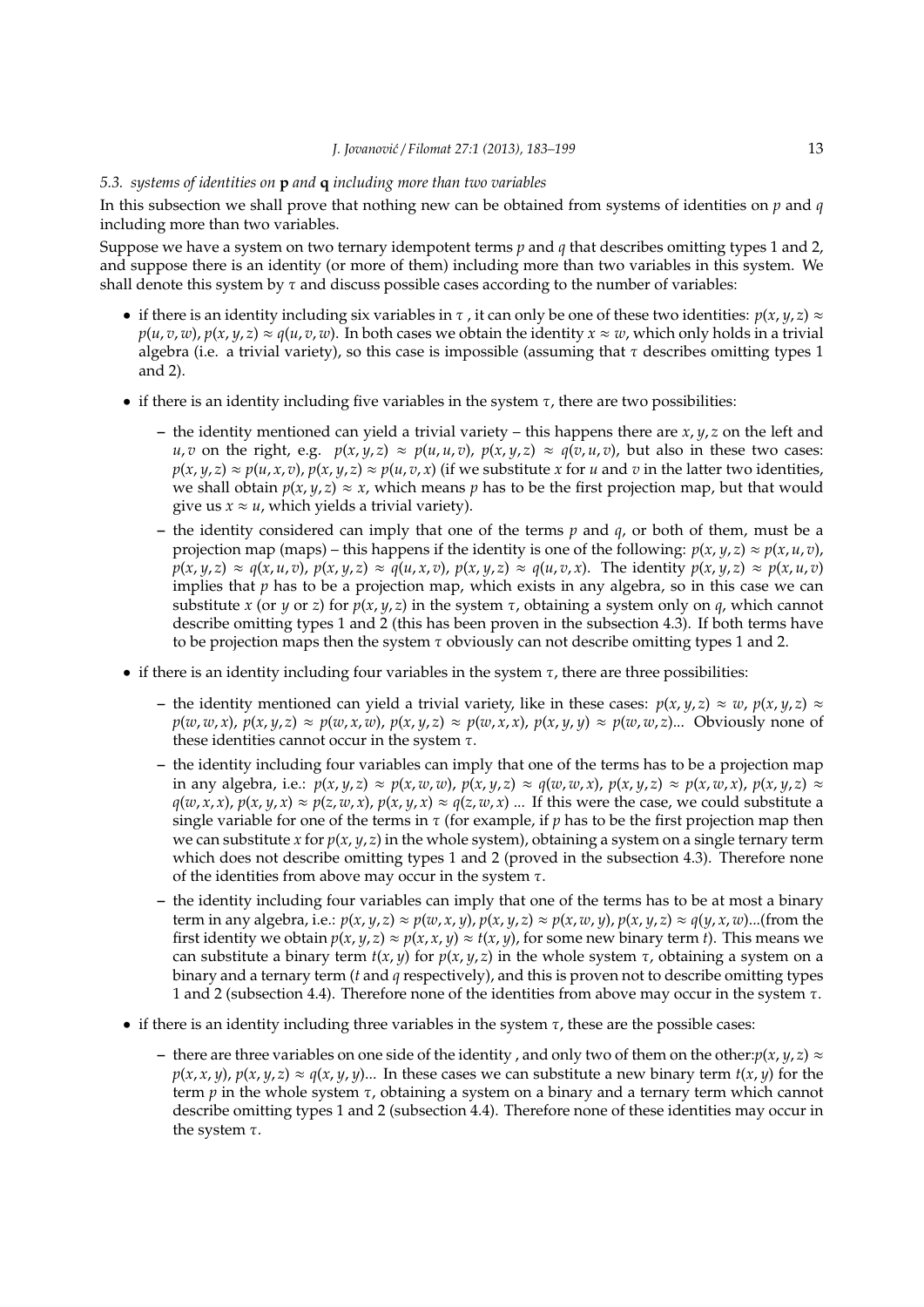- there are three variables on both sides of the identity:  $p(x, y, z) \approx p(x, z, y)$ ,  $p(x, y, z) \approx p(y, x, z)$ , *p*(*x*, *y*, *z*)  $\approx$  *p*(*y*, *z*, *x*)... Each of these identities may occur in τ. On the other side, τ can not include any of the identities  $p(x, y, z) \approx q(x, z, y)$ ,  $p(x, y, z) \approx q(y, z, x)$ ,  $p(x, y, z) \approx q(y, x, z)$ , etc, for if this were the case we could simply substitute  $p$  for  $q$  in the whole system obtaining a system only on *p* which cannot describe omitting types 1 and 2 (subsection 4.3). So, τ can include only some of the identities on *p* with three variables on both sides.
- there are two variables on each side of the identity:  $p(x, y, y) \approx p(x, z, x)$ ,  $p(x, y, x) \approx p(z, z, x)$ ... Each of these identities may occur in the system  $\tau$ . As for the identities on both  $p$  and  $q$  (such as  $p(x, y, y) \approx q(x, z, x)$ ,  $p(x, x, y) \approx q(x, z, z)$ ...), we can notice the following: in algebra **B** from example 1 both terms have to be at most binary, but if the system  $\tau$  allows that, both terms can be defined in a reduct over  $\mathbb{Z}_5$  (as at most binary also). This is impossible assuming that  $\tau$  describes omitting types 1 and 2, so τ includes no identities on *p* and *q* with two variables on each side.

So, if  $\tau$  includes identities with more than two variables, they can only have three variables, and be of two kinds:

- **–** identities on *p* with *x*, *y*, *z* on both sides
- **–** identities on *p* with *x*, *y* on one side and *x*, *z* on another

Now, the system τ has to hold in algebras **A** and **B**, so if we substitute both *x* and *y* for *z* in τ we shall obtain a system – consequence (with more identities, but including only *x* and *y*) that also holds in these two algebras. Let us denote this new system by  $\tau_1$ , and discuss what happens in a reduct of a module over a finite ring:

- identities on  $p$  with  $x$ ,  $y$ ,  $z$  on both sides
	- **–** if we substitute both *x* and *y* for *z* in the identity *p*(*x*, *y*, *z*) ≈ *p*(*x*, *z*, *y*), we shall obtain the following two identities:  $p(x, y, x) \approx p(x, x, y)$ ,  $p(x, y, y) \approx p(x, y, y)$ . The second identity is obviously a trivial one, and the first can hold in a reduct of a module over a finite ring if we define *p* to be the first projection map, or a term  $\alpha x + \beta y + \beta z$ , where  $\alpha + 2\beta = 1$ . In both cases the identity  $p(x, y, z) \approx p(x, z, y)$  holds in the same reduct.
	- **–** if we substitute both *x* and *y* for *z* in the identity *p*(*x*, *y*, *z*) ≈ *p*(*z*, *x*, *y*), we shall obtain the following two identities:  $p(x, y, x) \approx p(x, x, y)$ ,  $p(x, y, y) \approx p(y, x, y)$ . These two hold in a reduct of a module over a finite ring if we define *p* to be  $ax + ay + az$  (of course  $3a = 1$ ), but this means that the identity  $p(x, y, z) \approx p(z, x, y)$  also holds in this reduct.
	- **–** the same holds for the identity *p*(*x*, *y*, *z*) ≈ *p*(*z*, *y*, *x*)– namely, by substituting *x* and *y* for *z* we obtain two identities,  $p(x, y, x) \approx p(x, y, x)$ ,  $p(x, y, y) \approx p(y, y, x)$ . If we define  $p$  (in any possible way) so that the two identities obtained hold in some reduct of a module over a finite ring, then the identity  $p(x, y, z) \approx p(z, y, x)$  also holds in that reduct for the same term  $p$ .
	- it is easy to check that the same holds for the identities  $p(x, y, z) \approx p(y, z, x)$ ,  $p(x, y, z) \approx p(y, x, z)$ .
- identities on *p* with *x*, *y* on one side and *x*, *z* on another
	- **–** it is easy to see that an identity like that does not hold in any reduct of a module over a finite ring if and only if the variable *z* on the right side of the identity occurs in all the positions where x is on the left (and perhaps in some more), e.g.  $p(x, y, x) \approx p(z, x, z)$ ,  $p(x, y, y) \approx p(z, z, x)$ ... For all of these identities (that do not hold in any reduct) holds the following: if we substitute both *x* and *y* for *z*, we shall obtain two identities such that both of them also cannot hold in any reduct (e.g. from the identity  $p(x, y, x) \approx p(z, x, z)$  we would obtain the following two  $p(x, y, x) \approx x$ ,  $p(x, y, x) \approx p(y, x, y)$ . Now from the first one we have that *p* would have to be one of the terms  $\pi_1$ ,  $\pi_3$ ,  $\alpha x + \beta z$ , but the second identity does not allow either of these).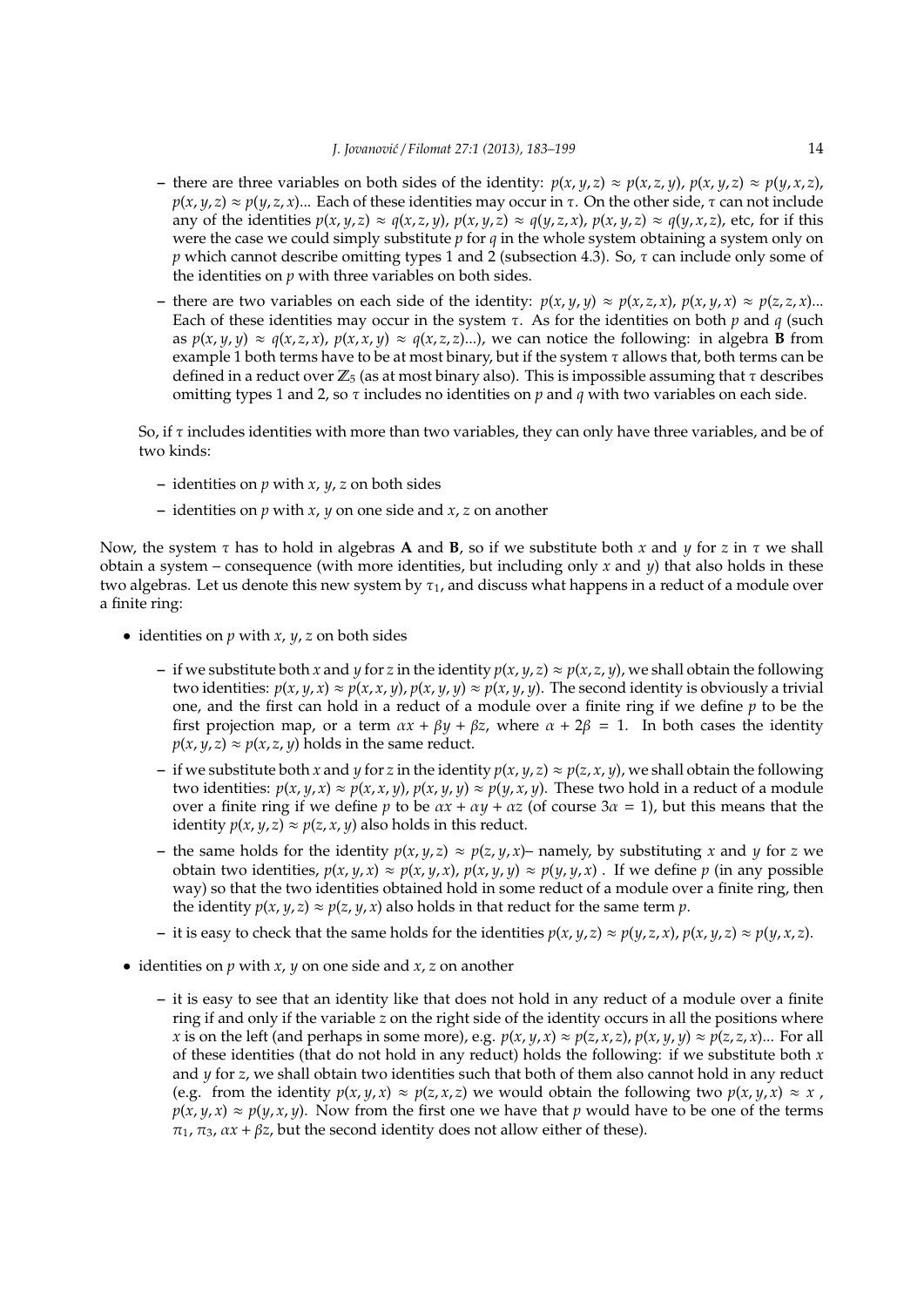**–** according to the previous item, the following holds: if we have an identity on *p* with *x*, *y* on one side and *x*, *z* on another, and by substituting both *x* and *y* for *z* we obtain two identities that hold in some full idempotent reduct over a finite ring (for some term *p*), then the identity we started with (the one including *z*) also holds in that reduct for the same term *p*.

We can now state the following: if the system  $\tau_1$  (the system – consequence, obtained by substituting both *x* and *y* for *z* in the system τ) holds in some reduct of a module over a finite ring then the system τ also holds in that reduct. Since we want τ to describe omitting types 1 and 2, by substituting both *x* and *y* for *z* in  $\tau$  we need to obtain a system with only *x* and *y* (i.e.  $\tau_1$ ) that holds in **A** and **B** and does not hold in any reduct of a module. There are only three systems with only *x* and *y* that satisfy this, and these are the systems (4), (5), (7) obtained in the subsections 5.1, 5.2. Therefore  $\tau_1$  has to contain one of these systems or actually be one of them. In either case, the system  $\tau$  with three variables is a stronger condition compared to the obtained system  $\tau_1$  with *x* and *y* only, so there is no need to consider it. In other words, we have just proved that nothing new can be obtained from systems of identities on *p* and *q* including more than two variables.

Up to this point we can state the following:

**Claim 5.1.** *If it is possible to describe omitting types 1 and 2 by two ternary terms p and q, it can only be done by one or more of the systems* (4)*,* (5)*,* (7)*.*

We shall now provide an example of a finite algebra that generates a variety omitting types 1 and 2 but does not realize either of the systems (5), (7) (this example is due to Keith Kearnes).

## **Example 3**

Suppose the language consists only of a single ternary function symbol,  $f(x, y, z)$ .

Let  $C = \langle \{0, 1\}, f^C \rangle$  be a 2-element algebra of this language where the basic operation  $f^C$  is a majority operation,  $f^C(x, x, y) \approx f^C(x, y, x) \approx f^C(y, x, x) \approx x$ . Each ternary term operation in this algebra is either one of the projection maps or a majority term (this was already explained in the example 1).

Furthermore, let  $D = \langle \{0, 1\}, f^D \rangle$  be a 2-element algebra of the same language where  $f^D$  is defined like this: *f*<sup>D</sup>(*x*, *y*, *z*) ≈ *x* ∧ *y* ∧ *z*, ∧ being a semi–lattice meet operation.

The product algebra  $C \times D$  generates a variety that omits types 1 and 2 – if we denote its basic operation by  $f^{C\times D}$ , then the term operations  $v(x,y,z)\approx f^{C\times D}(x,y,z)$  and  $w(x,y,z,u)\approx f^{C\times D}(x,y,f^{C\times D}(x,z,u))$  satisfy the conditions of Theorem 2.7. Let us now prove that the algebra  $\tilde{C} \times D$  realizes the system (4), but does not realize either of the systems (5) or (7).

*Proof.* As mentioned before, let  $f^{\text{C}\times\text{D}}$  be the basic operation in  $C \times D$ .

The terms  $p(x, y, z) = f^{C \times D}(x, x, f^{C \times D}(x, y, z))$  and  $q(x, y, z) = f^{C \times D}(x, y, z)$  satisfy the system (4).

In the system (5) there is a term  $q(x, y, z)$  such that  $x \approx q(x, y, x)$  and  $q(y, x, x) \approx q(x, x, y)$ . If  $C \times D$  satisfies the identity  $x \approx q(x, y, x)$  (i.e. there is such a term operation of this algebra), then algebra **D** satisfies the same (for the corresponding term operation  $q$ , of course). We can notice here that algebra  **is in fact** term–equivalent to a semi–lattice, which means each of its term operations is just a meet of the variables involved. So, if **D** satisfies the identity  $x \approx q(x, y, x)$ , it means the term operation *q* of **D** does not depend on its second variable. This also means that the corresponding term *q* of the term algebra in question does not depend on its second variable (that is,  $\psi$  does not occur syntactically in the term  $q(x, \psi, z)$  of the term algebra, for if it did then it would have to occur in the corresponding term operation *q* of **D**, since the only operation symbol *f* of the language is interpreted as meet in **D** ). According to this, in algebra **C** the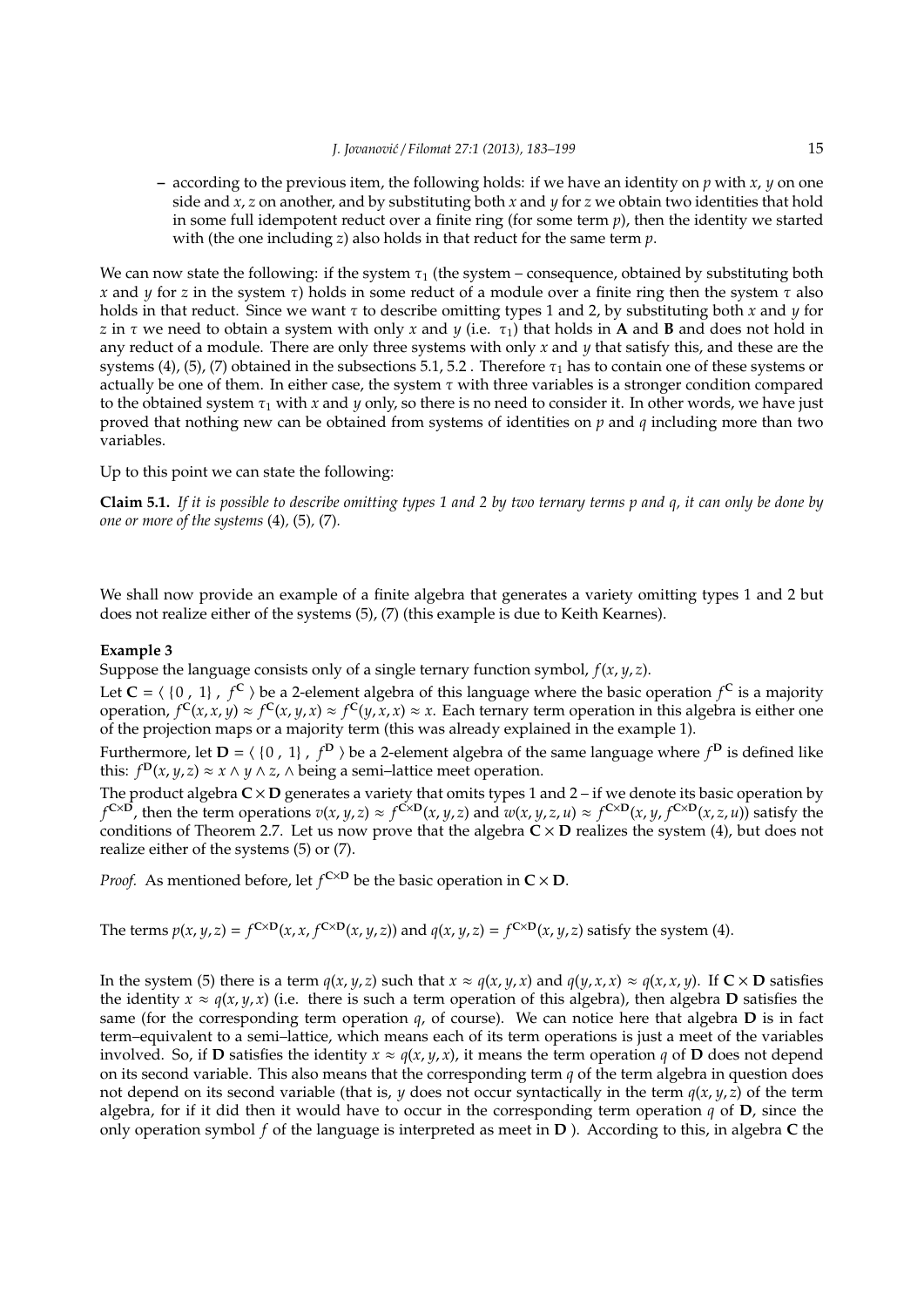term operation *q* cannot depend on its second variable, so it has to be either the first or the third projection map (this majority algebra does not have other binary term operations except for projections, example 1). But, *q* should also satisfy  $q(y, x, x) \approx q(x, x, y)$  in  $C \times D$ , therefore in C, and this identity makes it impossible for  $q$  to be either of these two projections. So, we can conclude that  $C \times D$  does not realize the system (5).

For the system (7) holds the similar observation : in (7) there is a term  $p(x, y, z)$  such that  $x \approx p(x, x, y)$ and  $p(x, y, x) \approx p(y, x, x)$ . If algebra  $C \times D$  satisfies the identity  $x \approx p(x, x, y)$  then D satisfies the same, so *p* cannot depend on its third variable in **D**, therefore the third variable does not syntactically occur in the corresponding term  $p(x, y, z)$  of the term algebra in question. Since the identity also has to hold in **C**, the term operation *p* has to be either the first or the second projection map in this algebra, but this is impossible because of the identity  $p(x, y, x) \approx p(y, x, x)$ . This means the algebra  $C \times D$  does not realize the system (7) either.  $\square$ 

We can conclude now that neither of the systems (5), (7) characterizes omitting types 1 and 2, and also state a proposition:

**Proposition 5.2.** *If it is possible to describe omitting types 1 and 2 by two ternary terms p and q, it can only be done by the system* (4)*.*

**Problem** : As we have mentioned in the abstract, it is not resolved whether the system (4) actually describes omitting unary and affine types. Finding a counterexample for this system (i.e. a finite algebra that does not realize the system but generates a variety omitting types 1 and 2) would lead to conclusion that it is impossible to describe omitting unary and affine types by two ternary terms. On the other hand, perhaps it is possible to prove that any locally finite variety omitting types 1 and 2 realizes the system (4), which would, of course, mean that it characterizes omitting types 1 and 2.

#### **Acknowledgements** :

I thank to Keith Kearnes for providing me with example 3. I also thank to my Ph.D. adviser Petar Markovic.´

# **References**

- [1] K. Baker, Finite equational bases for finite algebras in a congruence-distributive equational class, Adv. in Math. 24 (1977) 207–243. [2] L. Barto, M. Kozik, Constraint satisfaction problems of bounded width, Proceedings of the 50th Annual IEEE Symposium on
- Foundations of Computer Science, FOCS'09 (2009) 595–603. [3] A. Bulatov, M. Valeriote, Results on the algebraic approach to the CSP, in Complexity of Constraints: An Overview of Current
- Research Themes, published by Springer-Verlag (2008) 68–92. [4] Stanley Burris, H.P. Sankappanavar, A Course in Universal Algebra, Springer–Verlag New York Inc. (1981).
- [5] David Hobby and RalphMcKenzie, The Structure of Finite Algebras, ContemporaryMathematics, Vol.76, AmericanMathematical Society, Providence, RI (1988, revised edition 1996).
- [6] B. Jonsson, Algebras whose congruence lattices are distributive, Math. Scand. 21 (1967) 110–121. ´
- [7] J. Jovanović, Omitting unary and affine types, www.arXiv.org
- [8] K. A. Kearnes and R. Willard, Residually finite, congruence meet-semidistributive varieties of finite type have a finite residual bound, Proc. Amer. Math. Soc. 127 (1999) 2841–2850.
- [9] Marcin Kozik, Andrei Krokhin, Matt Valeriote, Ross Willard, On Maltsev Conditions associated with omitting certain types of local structures, preprint.
- [10] A. Malcev, On the general theory of algebraic systems, Mat. Sb. (77) 35 (1954) 3–20.
- [11] Miklós Maróti and Ralph McKenzie, Existence theorems for weakly symmetric operations, Algebra Universalis 59 (3-4) (2008) 463-489.